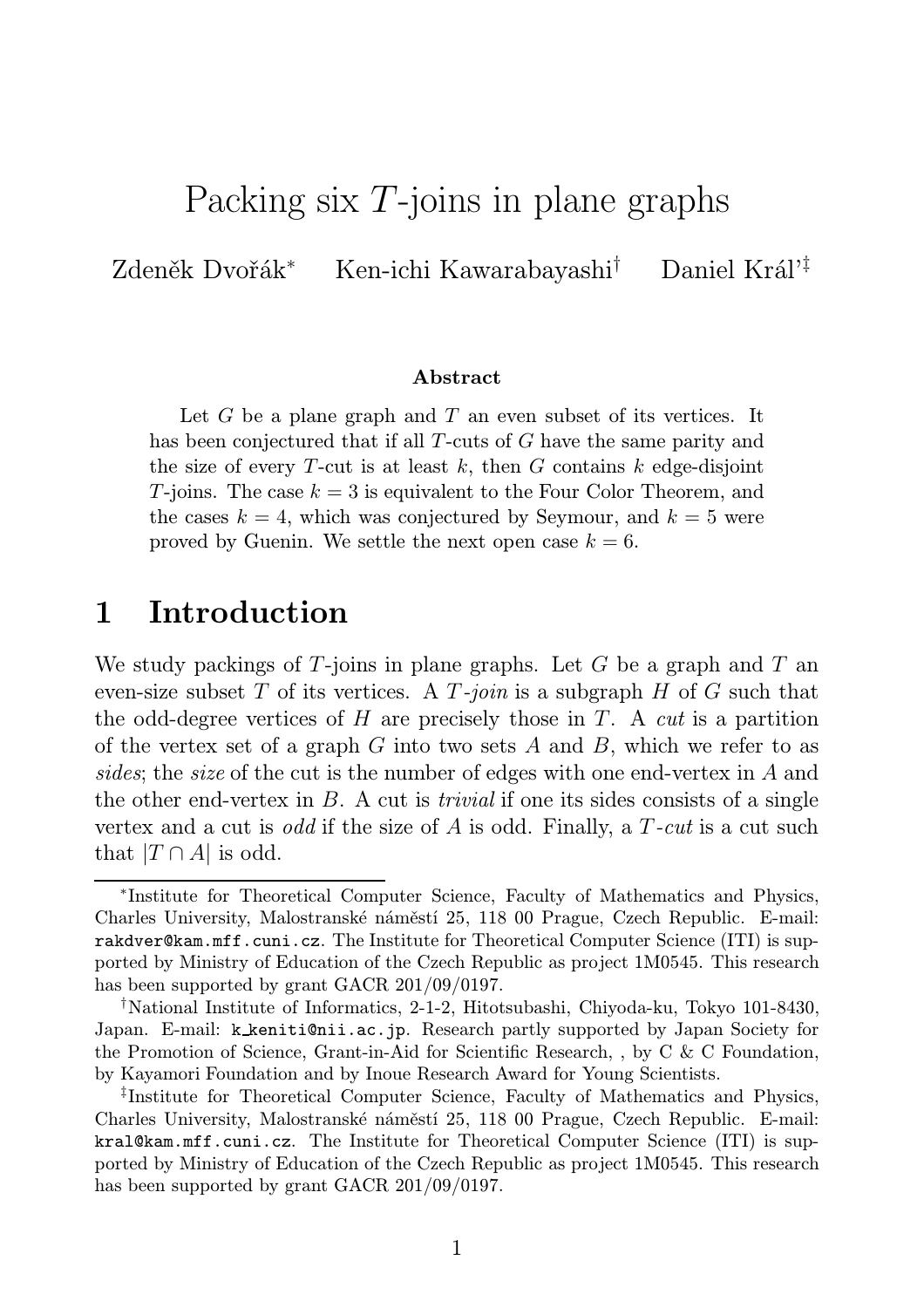Clearly, if G has a T-cut of size k, it cannot have more than  $k$  edge-disjoint T-joins. We are interested when the converse is also true. Seymour [7] (also see Problem 12.18 in [3]) conjectured the following for  $k = 4$ .

**Conjecture 1.** Let G be a plane graph and T an even-size subset of its vertices. If the sizes of all T-cuts in G have the same parity and the size of every  $T$ -cut is at least k, then  $G$  contains k edge-disjoint  $T$ -joins.

The case  $k = 3$  is equivalent to the Four Color Theorem. The cases  $k = 4$ and  $k = 5$  were proved by Guenin [4]. We remark that the case  $k = 4$  implies the Four Color Theorem, as pointed out by Seymour [7]. Here, we prove the next open case. Our main result is the following.

**Theorem 1.** Let G be a plane multigraph and T an even subset of its vertices. If every  $T$ -cut of  $G$  has the same parity and the size of every  $T$ -cut is at least six, then  $G$  contains six edge-disjoint  $T$ -joins.

Guenin [4] argued that it suffices to prove Conjecture 1 for plane graphs G with  $V(G) = T$  that are k-regular, i.e., every vertex has degree k. In such case, the existence of k edge-disjoint  $T$ -joins is equivalent to the existence of a k-edge-coloring; a k-edge-coloring is an assignment of colors to the edges such that no vertex is incident with two edges of the same color. Hence, Theorem 1 for  $k = 6$  is equivalent to the next theorem which we prove in the following sections of the paper.

Theorem 2. Let G be a 6-regular plane multigraph. If G has no odd cut of size less than 6, then G has a 6-edge-coloring.

Note that the condition that  $G$  has no odd cut of size less than six implies that the number of vertices of  $G$  is even (otherwise, consider a cut with one of the sides empty). Let us remark that Conjecture 1 would be implied by the following more general conjecture of Seymour (replacing the condition of not containing Petersen by a stronger condition of being planar yields a statement equivalent to Conjecture 1).

Conjecture 2. Let G be a k-regular graph with no Petersen minor. The graph G is k-edge-colorable if and only if every odd cut of G has size at least k.

The case  $k = 3$  is the well-known Tutte's three edge-coloring conjecture, whose solution is announced by Robertson, Sanders, Seymour and Thomas (see [5]). Indeed, the case  $k = 3$  is a special case of another well known conjecture by Tutte, which is known as the Tutte's four flow conjecture.

Conjecture 2 would also imply the following conjecture of Conforti and Johnson [2], also see [1].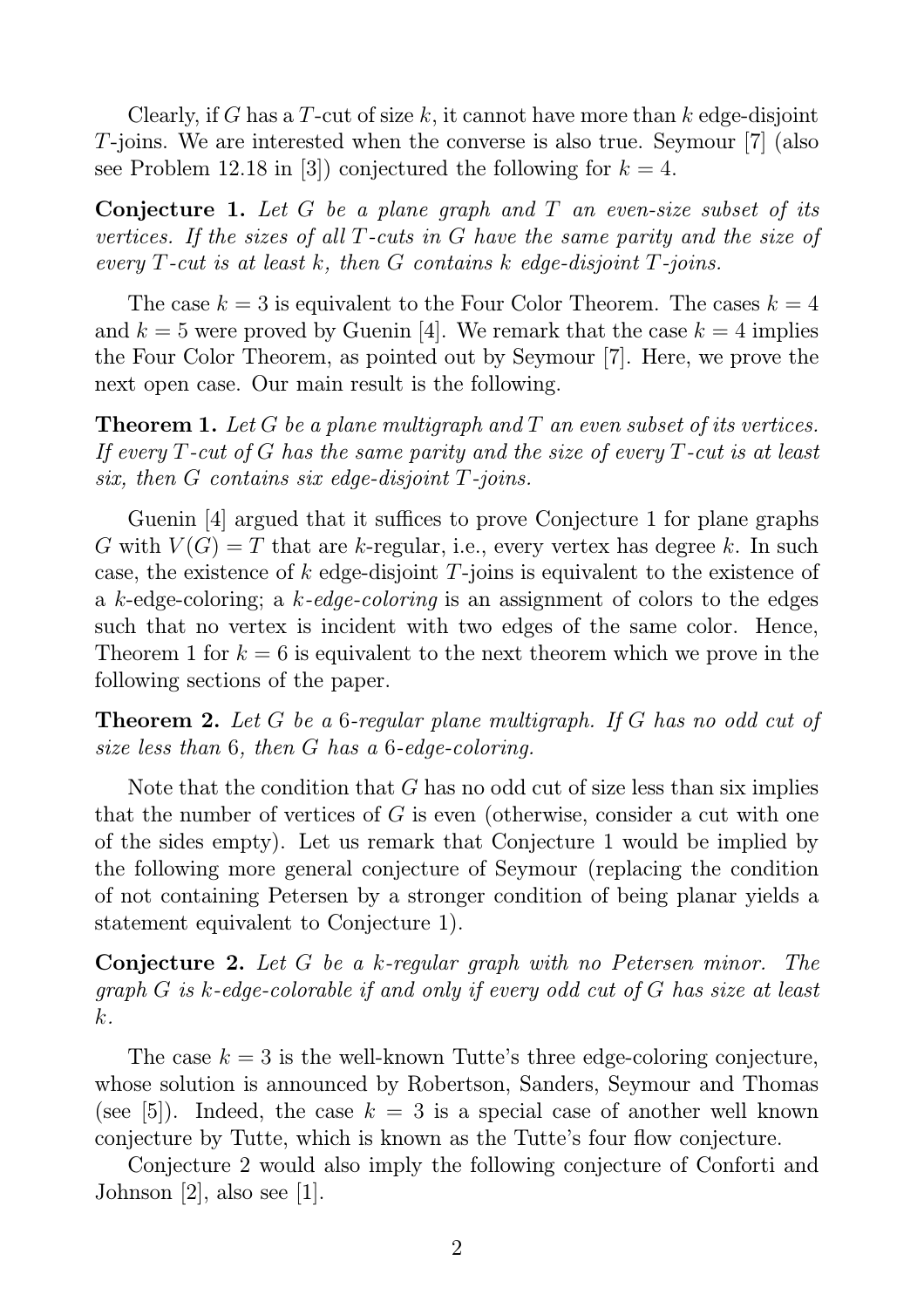**Conjecture 3.** Let G be a graph with no Petersen minor and  $T$  a set of its odd-degree vertices. Then, the maximum number of edge-disjoint T-joins is equal to the size of the smallest T-cut.

Conjectures 1, 2 and 3 are paid attention by many researchers, because they are connected not only to T-joins, T-cuts and edge-coloring but also to cycle covers and flows. For more details, we refer the reader to the books by Cornuéjols [1] and by Schrijber [6], respectively.

## 2 Notation

We now introduce notation used throughout the paper. A vertex of degree d is called a d-vertex. An  $\geq$  d-vertex is a vertex of degree at least d and an  $\leq d$ -vertex is a vertex of degree at most d. In a 2-connected plane graph, a d-face is a face incident with exactly d edges. Analogously to vertices, we use an  $\leq d$ -face and an  $\geq d$ -face.

Two faces in a plane graph are *adjacent* if they share a common edge. We say that a face is k-big if it is adjacent to  $k \geq 4$ -faces. A bigon is a 2-face and a series of consecutively adjacent bigons is called multigon. The order of a multigon is the number of edges forming it, i.e., the number of bigons forming it increased by one. Multigons of order three are called trigons and those of order four *quadragons*. Two multigons are *incident* if they share a vertex. If f is a face, then two multigons are  $f$ -incident if they contain edges consecutive on the boundary of f. We extend this notion to a multigon and a face and to two faces in the natural way.

A 5-face is dangerous if either it is adjacent to two trigons and at least one bigon or it is adjacent to a trigon and at least three bigons. A 7-face is dangerous if it is adjacent to three trigons and three bigons. Finally, a multigon t is *dangerous* if

- $\bullet$  t is a quadragon,
- t is a trigon adjacent to a dangerous 5-face f such that t is f-incident with a multigon, or
- t is a trigon adjacent to a dangerous 7-face f such that t is f-incident with two multigons.

The rest of the paper is devoted to proving Theorem 2. With respect to this proof, a plane graph  $G$  is said to be a *minimal counterexample* if  $G$ satisfies the assumptions of Theorem 2, i.e.,

•  $G$  is 6-regular,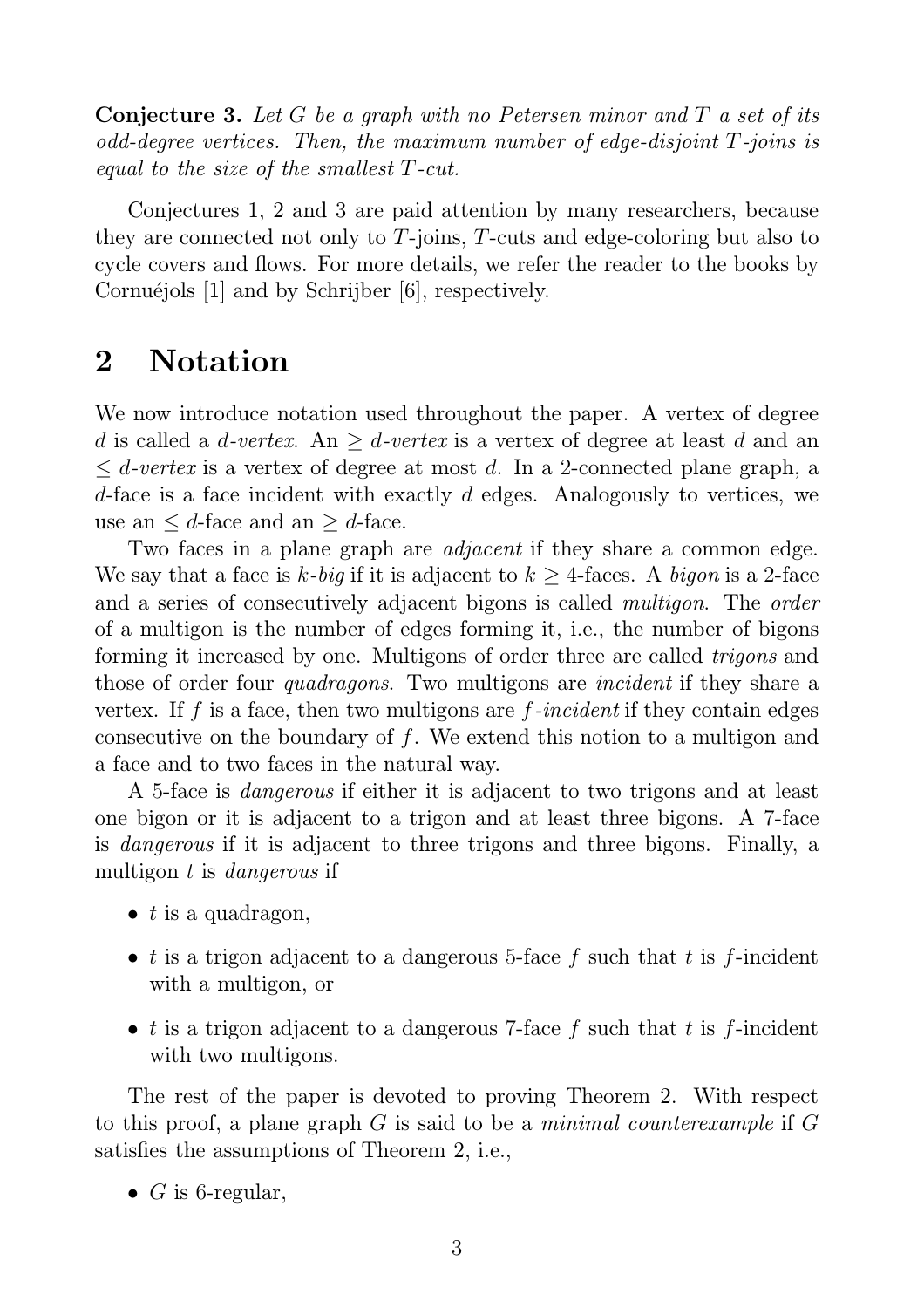- $\bullet$  every odd cut of G has size at least six, and
- G has no 6-edge-coloring, and

it also holds that

- subject to the previous conditions,  $G$  has the smallest order,
- subject to the previous conditions,  $G$  has as many quadragons as possible,
- subject to the previous conditions,  $G$  has as many trigons as possible, and
- subject to the previous conditions,  $G$  has as many bigons as possible.

By Lemma 2.2 from [4], in order to prove Theorem 2, it is enough to exclude the existence of a minimal counterexample.

In our arguments, we will often need to transform an edge-coloring to another one. To simplify our arguments, we will use the letters  $\alpha$ ,  $\beta$ ,  $\gamma$ ,  $\delta$ ,  $\varepsilon$  and  $\varphi$  to denote the colors used on edges. If G is a graph with maximum degree d that is d-edge-colored, then an  $\alpha\beta$ -chain, where  $\alpha$  and  $\beta$  are two colors used on the edges of  $G$ , is a cycle or a maximal path formed by edges with the colors  $\alpha$  and  $\beta$  only. Swapping the colors the of edges on an  $\alpha\beta$ chain means recoloring  $\alpha$ -colored edges of the chain with  $\beta$  and  $\beta$ -colored edges with  $\alpha$ .

# 3 Structure of a minimal counterexample

In this section, we analyze structure of a minimal counterexample; in the next section, we then prove that there exists no minimal counterexample using the discharging method.

### 3.1 Odd cuts

We start with analyzing sizes and structure of odd cuts in a minimal counterexample. As the first step, we prove the following simple observation.

Lemma 3. Every non-trivial odd cut in a minimal counterexample G has size at least eight.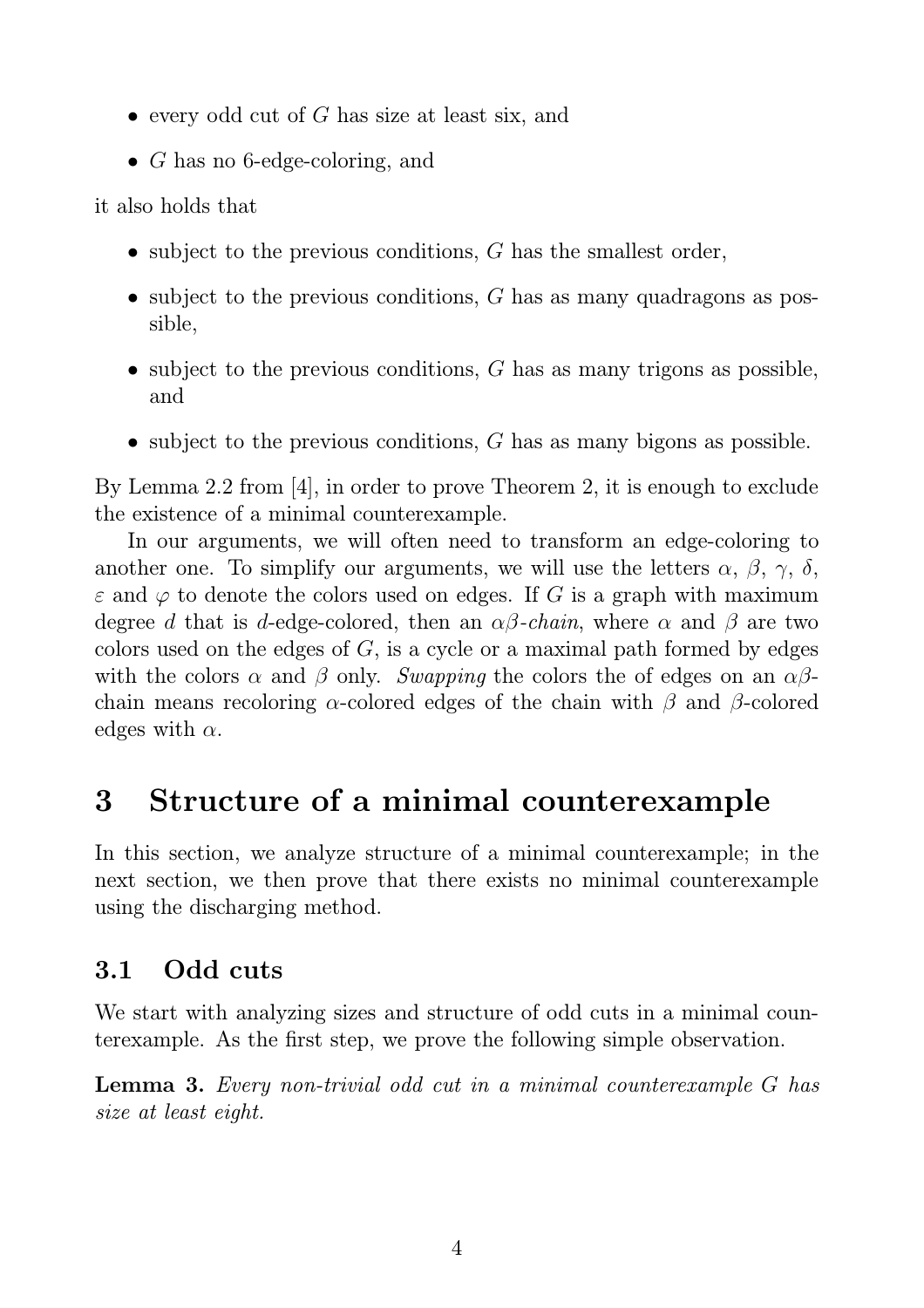*Proof.* Since G is 6-regular, every cut in G has even size. Hence, if G has a non-trivial odd cut of size less than eight, its size must be six. Let A and B be the sides of such a non-trivial odd cut.

Let  $G_A$  be the (plane) graph obtained from G by replacing A with a single vertex incident with the six edges of the cut  $(A, B)$ . Similarly,  $G_B$  is the graph obtained from  $G$  by replacing  $B$  with a single vertex incident with the six edges of the cut  $(A, B)$ . By the minimality of G, both  $G_A$  and  $G_B$ have 6-edge-colorings. These edge-colorings combine to a 6-edge-coloring of G (the edges of the cut receive six distinct colors) which contradicts that G is a minimal counterexample. П

Using Lemma 3, we prove the following simple observation on the structure of multigons in a minimal counterexample.

**Lemma 4.** In a minimal counterexample  $G$ , the order of every multigon is a most four and the sum of the orders of any two incident multigons is at most five.

Proof. If G contains a multigon of order five or two incident multigons with orders summing to six, then there is a vertex  $v$  that has only two neighbors, say v' and v''. Unless G has exactly four vertices, the set  $\{v, v', v''\}$  forms a side of a non-trivial odd cut of size six which is impossible by Lemma 3. Hence, G has exactly four vertices and it is straightforward to show that it can be 6-edge-colored.  $\Box$ 

One of possible ways to to obtain an edge-coloring of minimal counterexample, which is assumed not to exist, is reducing a minimal counterexample to another 6-regular graph of the same order but with multigons of larger order. Such a reduction can only be possible if the resulting graph has no odd cuts of size less than six. One operation that will observe this property is the swapping operation that we now introduce.

If G is a plane graph such that it is possible to draw a closed curve in the plane that intersects G only at vertices  $v_1, \ldots, v_k$  for k even and G contains edges  $v_2v_3, v_4v_5, \ldots, v_{k-2,k-1}$  and  $v_kv_1$  (such a k-tuple of vertices  $v_1, \ldots, v_k$  is called *eligible*), then the graph obtained from G by the  $v_1 \ldots v_k$ -swap is the plane graph obtained by removing the edges  $v_2v_3, v_4v_5, \ldots, v_{k-2,k-1}$  and  $v_kv_1$ and inserting the edges  $v_{2i-1}v_{2i}$  for  $i = 1, \ldots, k/2$ .

A crucial property of this operation is that the size of odd cuts can decrease by at most two if k is four or six. We prove this in the next two lemmas.

**Lemma 5.** Let  $G$  be a minimal counterexample and let  $k$  be either four or six. Any graph G' obtained from G by a  $v_1v_2v_3v_k$ -swap for eligible vertices  $v_1, \ldots, v_k$  is 6-regular and has no odd cut of size less than six.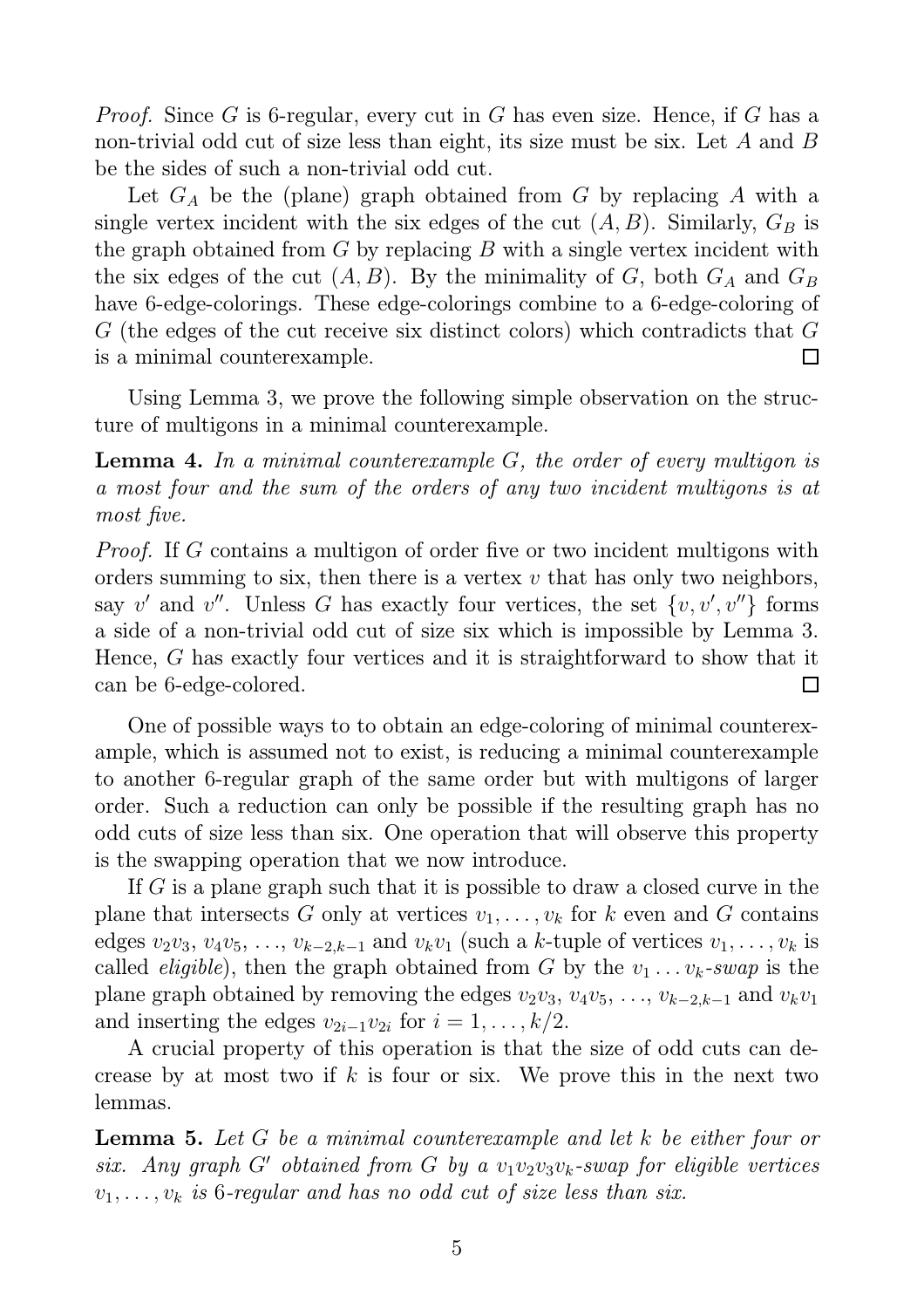*Proof.* Clearly, the graph  $G'$  is 6-regular. Consider an odd cut with sides A and  $B$  of  $G'$ . Observe that this cut is also odd in  $G$ . By symmetry, we can assume that  $|A \cap \{v_1, \ldots, v_k\}| \leq 3$ . Let  $A' \subseteq A$  be those vertices  $v_i$  of A such that  $v_{i-1}$  or  $v_{i+1}$  is in A. Since  $|A \cap \{v_1, \ldots, v_k\}| \leq 3$ , the set A' is either empty or formed by two or three consecutive vertices. If  $A'$  is empty or formed by three consecutive vertices, the number of edges leaving  $A'$  to  $B$ is the same in  $G$  and  $G'$ . If  $A$  is formed by two consecutive vertices, then the number of such edges leaving  $A'$  to  $B$  is either increased or decreased by two. Since the number of edges between the vertices of  $A \setminus A'$  and the vertices of B is preserved, every odd cut of  $G'$  has size at least six. П

#### 3.2 Existence of e-colorings

A crucial property of a minimal counterexample is the existence of an ecoloring. Let us define this notion formally. If  $G$  is a 6-regular graph and e an edge of G, then an e-coloring of G is a coloring of edges of G with six colors such that every edge except for e is assigned one color, e is assigned three or more colors, and for every color, each vertex is incident with an odd number of edges assigned that color. Observe that in an e-coloring, every vertex except the end-vertices of e must be incident with edges of mutually different colors, i.e., an e-coloring is proper at all vertices except for the end vertices of  $e$ . Also observe that the number of colors assigned to  $e$  in an e-coloring must always be odd.

The following lemma appears as Lemma 2.5 in [4].

**Lemma 6.** Let  $G$  be a minimal counterexample. For every edge  $e$ , there exists an e-coloring.

We now strengthen Lemma 6 for the case when e is contained in a multigon of order at least three.

**Lemma 7.** Let G be a minimal counterexample and  $e = vv'$  an edge of G contained in a multigon of order three or more. There exists an e-coloring such that e is assigned precisely three colors, say  $\alpha$ ,  $\beta$  and  $\gamma$ , and one of these colors, say  $\alpha$ , is assigned to other two edges incident with v as well as other two edges incident with v'.

Proof. By Lemma 6, there exists an e-coloring of G. Recall that e must be assigned an odd number of colors. Assume that e is assigned exactly three colors, say  $\alpha$ ,  $\beta$  and  $\gamma$ . If an edge contained in the multigon with e is assigned one of these three colors, say  $\gamma$ , then we can obtain a 6-edge-coloring of G by assigning to this edge the color  $\alpha$  and assigning the edge e the color  $\beta$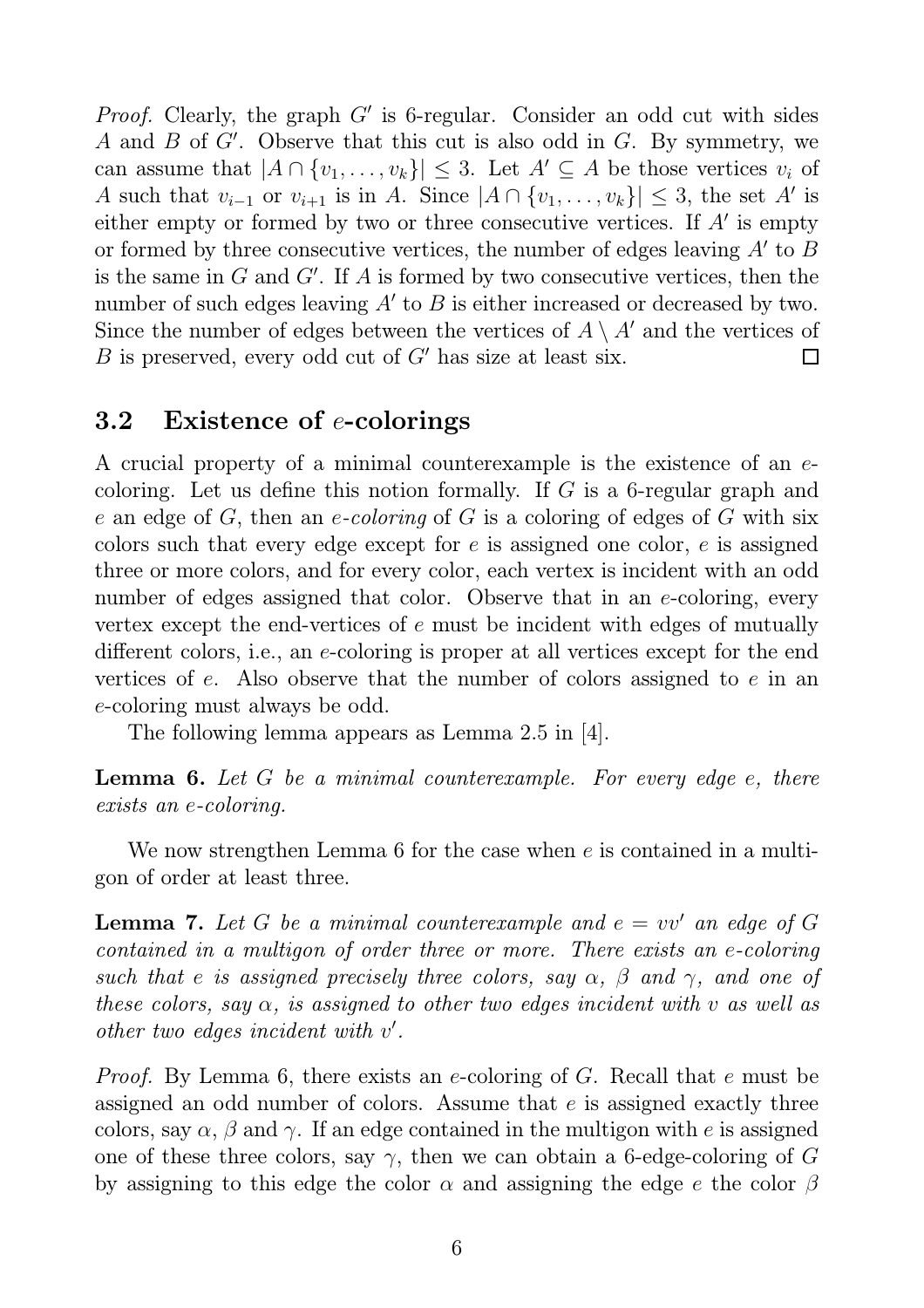only. Hence, either  $e$  is contained in a trigon and the other two edges of the trigon are assigned the colors  $\delta$  and  $\varepsilon$  (by symmetry) or e is contained in a quadragon and the other three edges are assigned the colors  $\delta$ ,  $\varepsilon$  and  $\varphi$ .

By permuting the colors of the edges of the multigon and exchanging the roles of  $v$  and  $v'$ , we can assume that one of the following cases apply:

- The vertex v is incident with two edges colored with  $\alpha$  in addition to  $e$  and the vertex  $v'$  is also incident with two edges colored with  $\alpha$  in addition to e. In this case, the edge-coloring is of the type described in the statement of the lemma.
- The vertex v is incident with two edges colored with  $\alpha$  in addition to  $e$  and the vertex  $v'$  is also incident with two edges colored with  $\beta$  in addition to e. Let  $e_1$  be one of the edges incident with v' assigned the color  $\beta$ . Let  $e_2$  be the end edge of the  $\alpha\beta$ -chain of  $G \setminus e$  starting at  $e_1$ . The edge  $e_2$  is either an edge colored with  $\alpha$  incident with v or the other edge colored with  $\beta$  incident with v'. If  $e_2$  is incident with v, we can obtain a proper 6-edge-coloring of G by swapping the colors on the chain and assigning e the color  $\gamma$  only. Hence,  $e_2$  is incident with  $v'$ . In this case, we swap the colors on the chain and obtain an e-coloring of the type described in the statement of the lemma.
- The vertex v is incident with two edges colored with  $\alpha$  in addition to  $e$  and the vertex  $v'$  is incident with three edges colored with  $\varphi$ . Observe that the order of the multigon must be three in this case.

Consider the  $\alpha\varphi$ -chains of  $G \backslash e$  starting at edges incident with v'. Since  $v'$  is incident with three edges colored with  $\varphi$  and no edge colored with  $\alpha$  in  $G \setminus e$ , at least one of these chains ends at an edge incident with v. Let  $e_v$  be this edge.

If  $e_v$  is colored with  $\alpha$ , swap the colors  $\alpha$  and  $\varphi$  on the  $\alpha\varphi$ -chain and color e with the colors  $\beta$ ,  $\gamma$  and  $\varphi$ . An e-coloring of the desired type can now be obtained by exchanging the colors  $\alpha$  and  $\varphi$  in the whole graph.

Hence, we can assume that there is no  $\alpha\varphi$ -chain starting an edge incident with  $v'$  and ending at an edge incident with  $v$  with the color  $\alpha$ . Consequently, there exists an  $\alpha\varphi$ -chain starting and ending at an edge incident with v'. By swapping the colors  $\alpha$  and  $\varphi$  on this chain, we obtain an e-coloring of the type described in the statement of the lemma.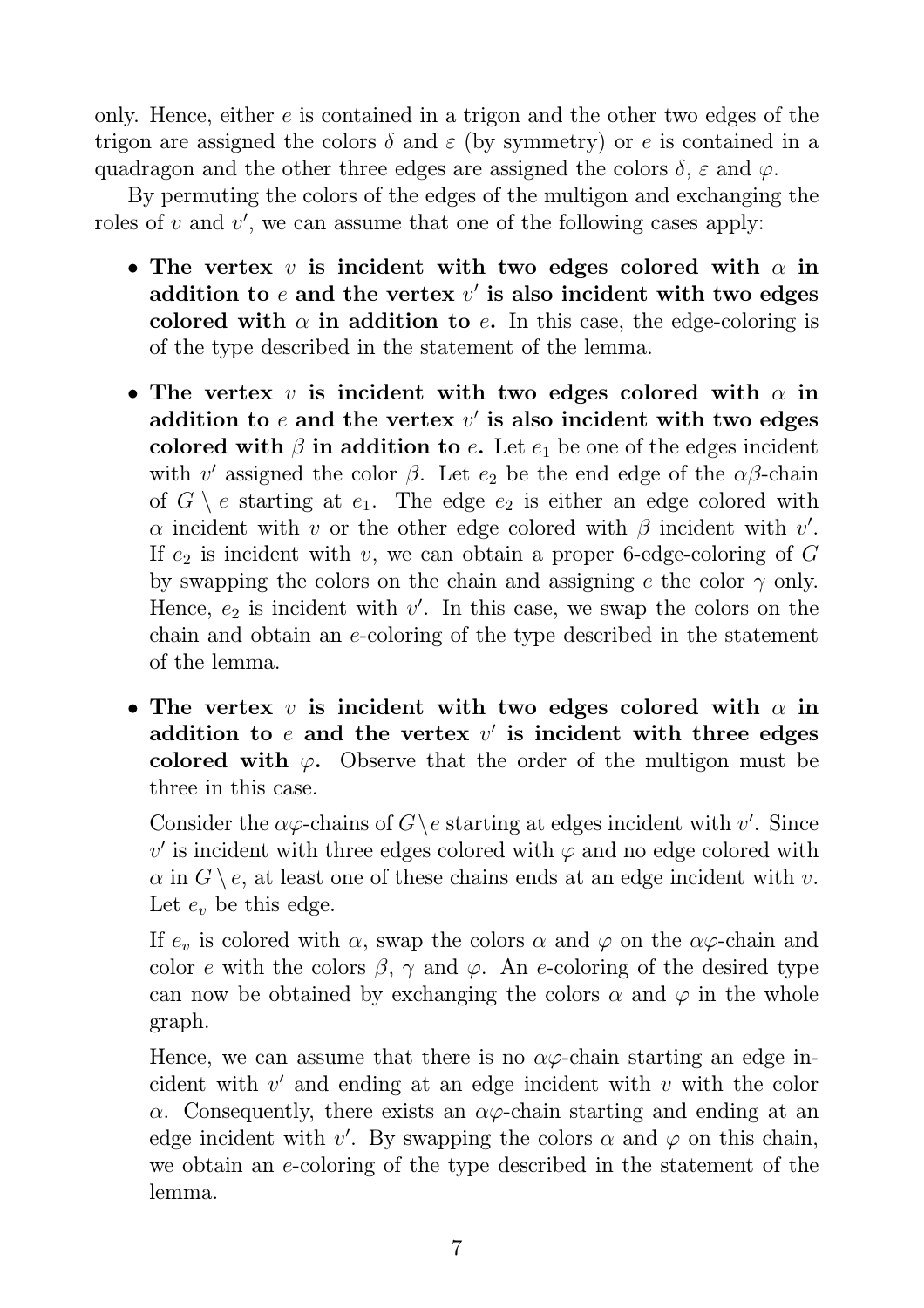• Each of the vertices  $v$  and  $v'$  is incident with three edges colored with  $\varphi$ . Observe that the order of the multigon must again be three.

Since v is incident with three edges colored with  $\varphi$  and no edge colored with  $\alpha$  in  $G \setminus e$ , there exists a  $\alpha \varphi$ -chain in  $G \setminus e$  that starts at an edge incident with  $v$  and ends at an edge incident with  $v'$ . Swap now the colors  $\alpha$  and  $\varphi$  on this chain and color e with the colors  $\beta$ ,  $\gamma$  and  $\varphi$ . The desired edge coloring of G can now be obtained by exchanging the colors  $\alpha$  and  $\varphi$  in the whole graph.

Assume now that e is assigned five colors, say  $\alpha$ ,  $\beta$ ,  $\gamma$ ,  $\delta$  and  $\varepsilon$ . If one of these colors, say  $\varepsilon$ , is assigned to another of edge of the multigon, then assign e the colors  $\alpha$ ,  $\beta$  and  $\gamma$  only and assign  $\delta$  to the edge colored  $\varepsilon$ . On the other hand, if other two edges in the multigon are assigned the color  $\varphi$ , then assign to e the colors  $\alpha$ ,  $\beta$  and  $\gamma$  only and recolor the other two edges with  $\delta$ and  $\varepsilon$ . In either of the two cases, we have found an e-coloring of G assigning e exactly three colors. Since we have already analyzed such e-colorings, the proof is now completed. П

Hereafter, we will sometimes refer to the assumption of Lemma 7. In particular, the color  $\alpha$  will be the color assigned to other two edges incident with  $v$  as well as other two edges incident with  $v'$ .

The existence of e-colorings is related to the notion of mates which also appeared in [4]. We use a slightly different but equivalent terminology to that in [4]. If G is a minimal counterexample, e an edge of G and c one of the colors used in an e-coloring, then a c-mate  $M_c$  is a set of edges of G that form an odd cut containing e such that, for every color  $c' \neq c$ ,  $M_c$  contains exactly one edge that is assigned the color  $c'$ . A  $c$ -mate is non-trivial if it forms a non-trivial cut of  $G$ . Lemma 2.6 in [4] asserts the existence of mates in a minimal counterexample.

**Lemma 8.** Let G be a minimal counterexample and e an edge of G. For every e-coloring and every color c, there exists a c-mate.

The following observation on the structure of mates is often used in our arguments. We state it as a proposition for future references.

**Proposition 9.** Let G be a minimal counterexample and e an edge of G. In each e-coloring, every non-trivial c-mate  $M_c$  contains at least five edges (possibly including  $e$ ) assigned the color  $c$ .

*Proof.* By Lemma 3, the mate  $M_c$  contains at least eight edges. Since the edge e is assigned at least three colors and  $M_c$  contains exactly one edge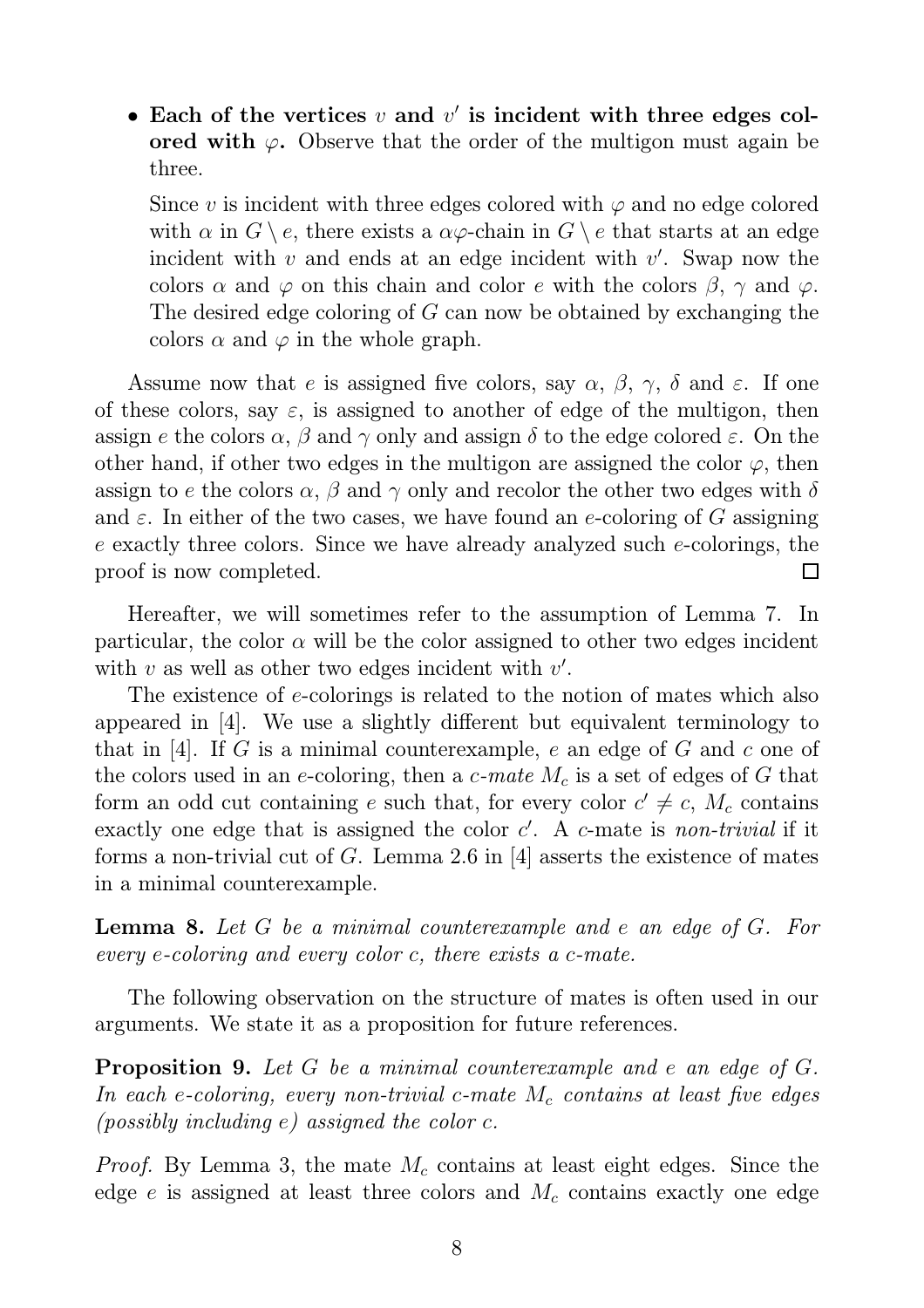assigned each of the colors  $c' \neq c$ ,  $M_c$  must include at least five edges assigned the color c.  $\Box$ 

We use the existence of a c-mate  $M_c$  in the following way: if  $M_c$  contains an edge adjacent to a face f or an edge in a multigon adjacent to f, then f is  $\geq$  4-face unless f is incident with an end-vertex of e, or f is adjacent to an edge of  $M_c$  colored with a color different from c or f is adjacent to a multigon containing edges with colors different from c only.

Let us demonstrate the use of this approach in the following lemma.

#### **Lemma 10.** Every face f adjacent to a quadragon is  $\geq$  5-big.

Proof. Let e be the edge of the quadragon incident with f and consider an e-coloring as described in Lemma 7. Let  $M_c$  be a c-mate for  $c \neq \alpha$  and  $e_c$ another edge of f contained in  $M_c$ . Let  $f_c$  be the other face containing the edge  $e_c$ . Since the edges of the quadragon are assigned all six colors and the mate  $M_c$  contains at least five edges with the color c by Proposition 9, the face  $f_c$  contains another edge with the color c. Hence,  $f_c$  is  $\geq$  4-face. Since the faces  $f_c$  differ for different choices of c, we conclude that  $f$  is  $\geq 5$ -big.  $\Box$ 

Another application of the mates is the following.

Lemma 11. Every face f adjacent to a trigon is adjacent to at least one edge not contained in a multigon.

Proof. Let e be an edge of the trigon and consider an e-coloring as described in Lemma 7. Let  $M_{\varphi}$  be a  $\varphi$ -mate. Since the edges of the trigon have all the five colors different from  $\varphi$ , all the other edges contained in  $M_{\varphi}$  have the color  $\varphi$ . Since the only vertices incident with two edges of the same color are the end vertices of e, no edge of  $M_{\varphi}$  except for those contained in the trigon is contained in a multigon. In particular, the edge of f contained in  $M_{\varphi}$  and not in the trigon is not contained in a multigon.  $\Box$ 

In the rest of this section, we will focus in more detail on multigons adjacent to faces of various sizes.

#### 3.3 Structure of 3-faces

In this subsection, we focus on 3-faces. We start with 3-faces adjacent to a trigon.

**Lemma 12.** If a 3-face f in a minimal counterexample is adjacent to a trigon, then f is adjacent to no other multigon, both the faces adjacent to f are  $\geq$  5-big and the other face adjacent to the trigon is also  $\geq$  5-big. In particular, it is  $\geq 6$ -face.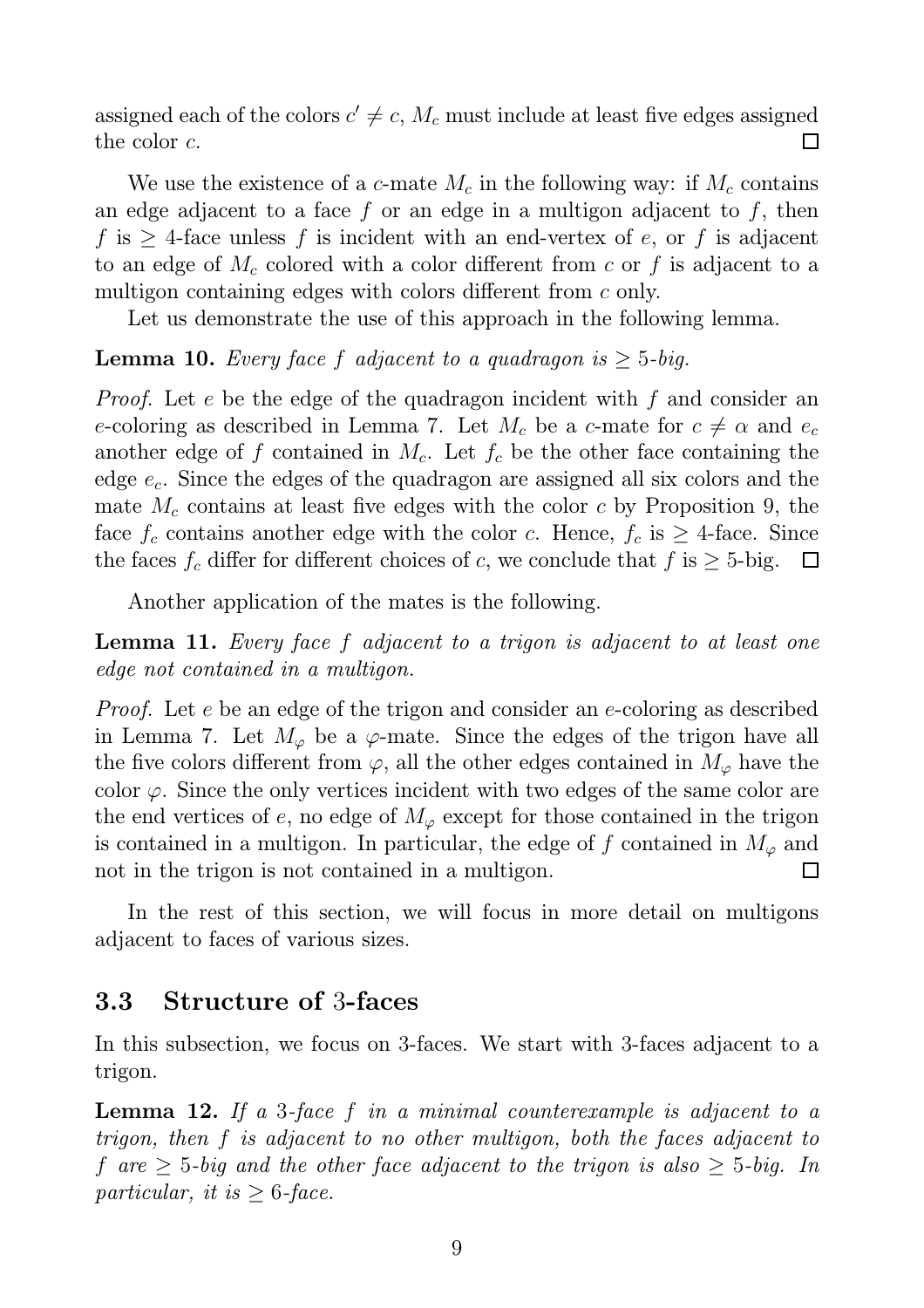

Figure 1: Notation used in the proof of Lemma 12 and the swap.

*Proof.* Let  $e = v_1v_2$  be an edge of the trigon adjacent to f and consider an e-coloring as in Lemma 7. Since the edges incident with  $v_1$  and  $v_2$  not contained in the trigon have the colors  $\alpha$  and  $\varphi$  only and no vertex except for  $v_1$  and  $v_2$  is incident with two edges of the same color, the face f cannot be adjacent to another multigon and the other two edges adjacent to f have the colors  $\alpha$  and  $\varphi$ .

Let  $v_3$  be the remaining vertex of the face  $f, f'$  the other face adjacent to the trigon,  $f''$  the face incident with the edge  $v_1v_3$  and  $v_4$  a neighbor of  $v_3$  on the face  $f''$  (see Figure 1). The graph G' obtained from G by the  $v_1v_2v_3v_4$ swap has a 6-coloring by the minimality of  $G$  (there is a quadragon between  $v_1$  and  $v_2$  after the swap) and Lemma 5. By symmetry, we can assume that the colors of the edges of the quadragon between  $v_1$  and  $v_2$  are  $\beta$ ,  $\gamma$ ,  $\delta$  and  $\varepsilon$ , and the color of the edge  $v_1v_3$  is  $\varphi$ . If the edge  $v_3v_4$  has a color different from  $\alpha$ , then we can obtain a proper 6-edge-coloring of G by assigning the edges  $v_2v_3$  and  $v_4v_1$  the color of the edge  $v_3v_4$ . Hence, the color of  $v_3v_4$  is  $\alpha$ . Consider now the following e-coloring: the edge e is colored with  $\alpha$ ,  $\beta$ ,  $\gamma$ , the other edges of the trigon with  $\delta$  and  $\varepsilon$ , the edge  $v_2v_3$  is colored with  $\alpha$ , the edge  $v_1v_4$  is also colored with  $\alpha$  and the remaining edges of G have the same colors as in  $G'$ .

Let  $M_c$  be a c-mate for  $c \neq \alpha$ . Observe that  $M_c$  contains the three edges of the trigon and the edge  $v_1v_3$  which is colored with  $\varphi$  (it cannot contain the edge  $v_2v_3$  because its color is  $\alpha$ ). We show that both f' and f'' are  $\geq 5$ -big. Since  $G$  is 2-connected (it is 6-regular and 6-edge-connected), the faces  $f'$ and f'' are different. We now argue that  $f'$  is  $\geq$  5-big. Let  $e_c$  be the edge incident with  $f'$  that is contained in  $M_c$  and that is not contained in the trigon. Clearly, the color of  $e_c$  is c. Let  $f_c$  be the face adjacent to  $e_c$  that is distinct from  $f'$ . Since the mate  $M_c$  contains at least five edges with the color c by Proposition 9,  $f_c$  is also distinct from  $f''$ . Since  $f_c$  contains another edge colored with c by Proposition 9,  $f_c$  must be  $\geq$  4-face. Since the faces  $f_c$  are different for different choices of  $c \neq \alpha$ , the face f' is  $\geq$  5-big. The argument that  $f''$  is  $\geq$  5-big follows the same lines.

Switching the roles of  $v_1$  and  $v_2$  yields that the face adjacent to  $f$  distinct from  $f''$  is also  $\geq$  5-big.  $\Box$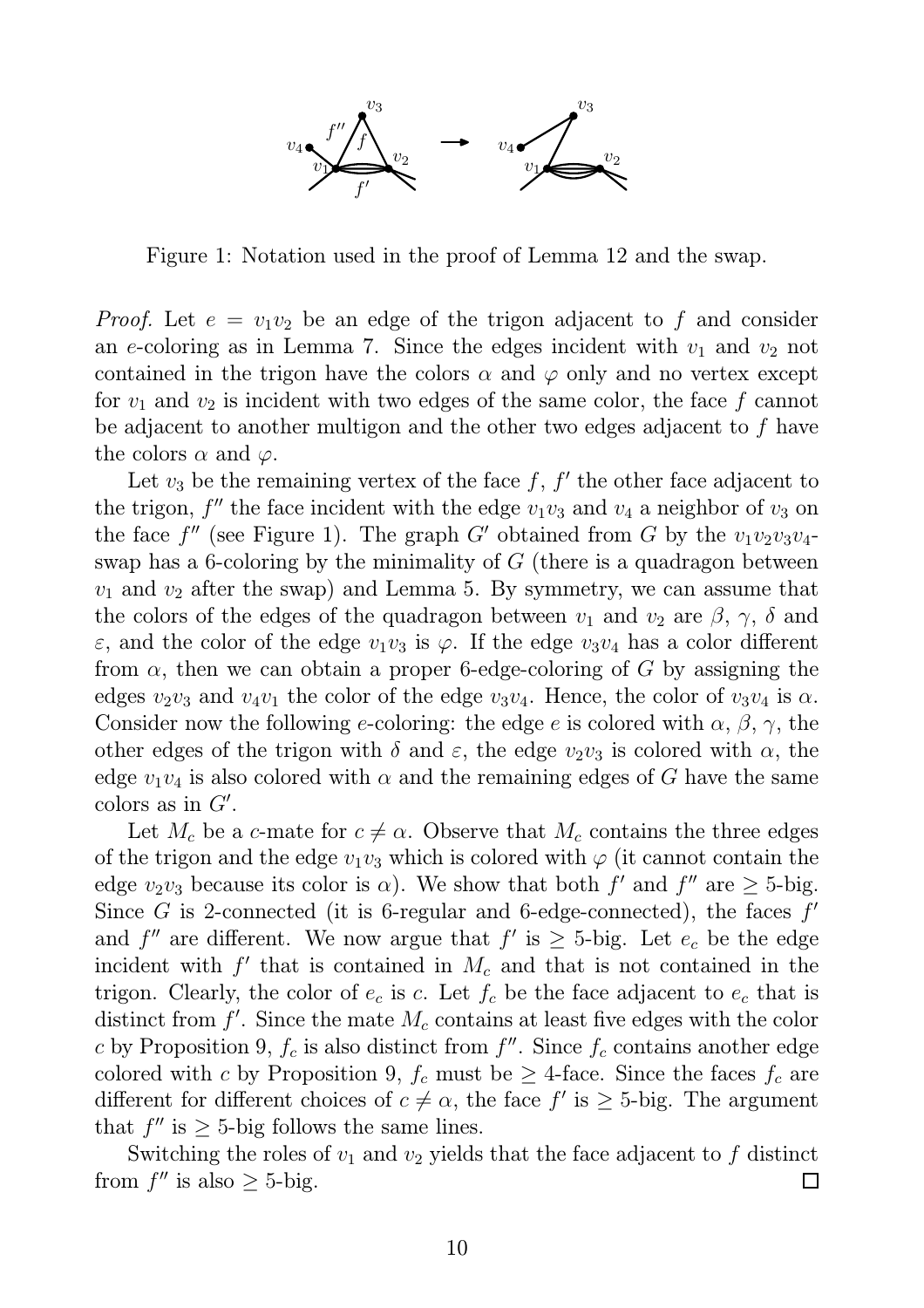

Figure 2: Notation used in the proof of Lemma 13 and the swap.

We now focus on 3-faces adjacent to bigons.

Lemma 13. If a 3-face of a minimal counterexample is adjacent to at least two bigons, then it is adjacent exactly to two bigons and the other faces adjacent to these bigons are  $\geq$  5-big.

*Proof.* Let  $v_1, v_2$  and  $v_3$  be the vertices of f in such an order that there is a bigon between  $v_1$  and  $v_2$  and between  $v_1$  and  $v_3$ . Let  $f'$  be the other face adjacent to the bigon between  $v_1$  and  $v_2$  and  $f''$  the other face adjacent to the bigon between  $v_1$  and  $v_3$ . Finally, let  $v_4$  be the neighbor of  $v_1$  on  $f''$  different from  $v_3$ . Also see Figure 2.

By the minimality of G and Lemma 5, the graph  $G'$  obtained from G by the  $v_1v_2v_3v_4$ -swap has a 6-edge-coloring. Let  $\beta$ ,  $\gamma$  and  $\delta$  be the colors assigned to the edges between  $v_1$  and  $v_2$  and  $\varepsilon$  and  $\varphi$  the colors of the edges between  $v_1$  and  $v_3$ . Since the edge  $v_3v_4$  cannot have the color  $\varepsilon$  or  $\varphi$ , we can assume that its color is  $\alpha$  or  $\beta$  by symmetry. In the latter case, coloring the edges of the bigon between  $v_1$  and  $v_2$  with the colors  $\gamma$  and  $\delta$ , the edges  $v_1v_4$  and  $v_2v_3$ with  $\beta$  and the other edges with their colors in G' yields a 6-edge-coloring of G. Hence, the color of  $v_3v_4$  is  $\alpha$ . Observe that this implies that the edge  $v_2v_3$  is not contained in a multigon.

Consider now the following e-coloring where e is one of the edges of the bigon between  $v_1$  and  $v_2$ : the edge e is assigned the colors  $\alpha$ ,  $\beta$  and  $\gamma$ , the other edge of the bigon the color  $\delta$ , the edges  $v_1v_4$  and  $v_2v_3$  the color  $\alpha$  and the remaining edges preserve their colors. Consider a c-mate  $M_c$  for  $c \neq \alpha$ . This mate must contain all the edges of the bigons between  $v_1$  and  $v_2$  and between  $v_1$  and  $v_3$ . Let  $e_c$  be the edge of  $f'$  contained in  $M_c$ . The color of  $e_c$ must be c and the other face containing  $e_c$  must contain another edge with the color c. Consequently, it is a  $\geq$  4-face. We conclude (by considering all choices of c) that  $f'$  is  $\geq$  5-big face. A symmetric argument applies to the face adjacent to the bigon between  $v_1$  and  $v_3$ .  $\Box$ 

Before considering 3-faces adjacent to a single bigon, we have to prove the following lemma: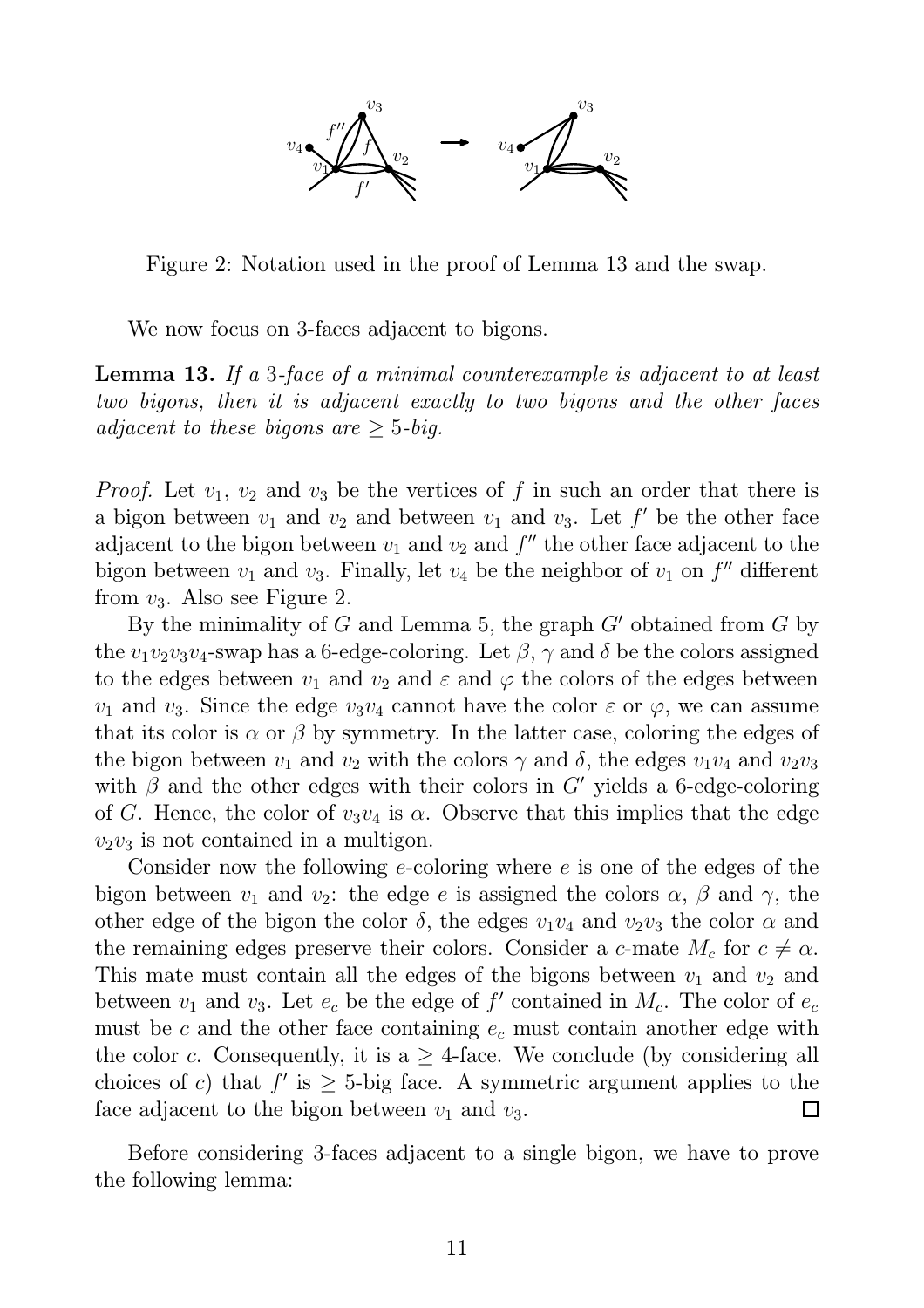

Figure 3: Notation used in the proof of Lemma 15 and the swap.

**Lemma 14.** In a minimal counterexample, any trigon adjacent to an  $\leq 2$ -big face is also adjacent to an  $\geq$  4-big face.

*Proof.* Let e be an edge of the trigon, f the  $\leq$  2-big face adjacent to the trigon and  $f'$  the other face adjacent to the trigon. Consider an  $e$ -coloring described in Lemma 7 and let  $M_c$  be a c-mate for  $c \neq \alpha$ .

The mate  $M_{\varphi}$  contains at least five edges colored with  $\varphi$  by Proposition 9 and no edges of other colors except for those contained in the trigon. Hence, one of the (at most) two  $>$  4-faces adjacent to f shares with f an edge colored  $\varphi$ . By symmetry with respect to the colors  $\beta$ ,  $\gamma$ ,  $\delta$  and  $\varepsilon$ , we can assume that the other  $\geq$  4-face adjacent to f (if it exists) shares with f an edge with color different from  $\beta$ ,  $\gamma$  and  $\delta$ .

Consider now a mate  $M_c$ ,  $c \in {\beta, \gamma, \delta, \varphi}$ . On the face f, the mate  $M_c$ either contains an edge colored with  $\varphi$  or (if  $c \neq \varphi$ ) an edge colored with the color c that lies on a  $\leq$  3-face (which forces  $M_c$  to contain an edge incident with this face that is colored with  $\varphi$ ). In both cases, since the mate  $M_c$ contains at least five edges colored with c by Proposition 9, one of these edges (which are colored with  $c$ ) must lie on the face  $f'$  and the face containing this edge different from  $f'$  is  $\geq$  4-face. Since these faces are different for different values of c in  $\{\beta, \gamma, \delta, \varphi\}$ , the face  $f'$  is  $\geq 4$ -big.  $\Box$ 

We are now ready to consider 3-faces adjacent to a single bigon.

**Lemma 15.** If a 3-face f in a minimal counterexample is adjacent to a single bigon and the the other face adjacent to this bigon  $\leq 2$ -big, then the other two faces adjacent to f are  $\geq 3$ -big.

*Proof.* Let  $v_1, v_2$  and  $v_3$  be the vertices of f in such an order that the bigon is between  $v_1$  and  $v_2$ . Let f' be the face incident with the edge  $v_1v_3$ , f'' the other face adjacent to the bigon and let  $v_4$  be the neighbor of  $v_1$  on  $f'$ different from  $v_3$ . Also see Figure 3.

If G contains a trigon between the vertices  $v_1$  and  $v_4$ , the claim follows from Lemma 14. Otherwise, the minimality of  $G$  and Lemma 5 implies that the graph G' obtained from G by the  $v_1v_2v_3v_4$ -swap has a 6-edge-coloring.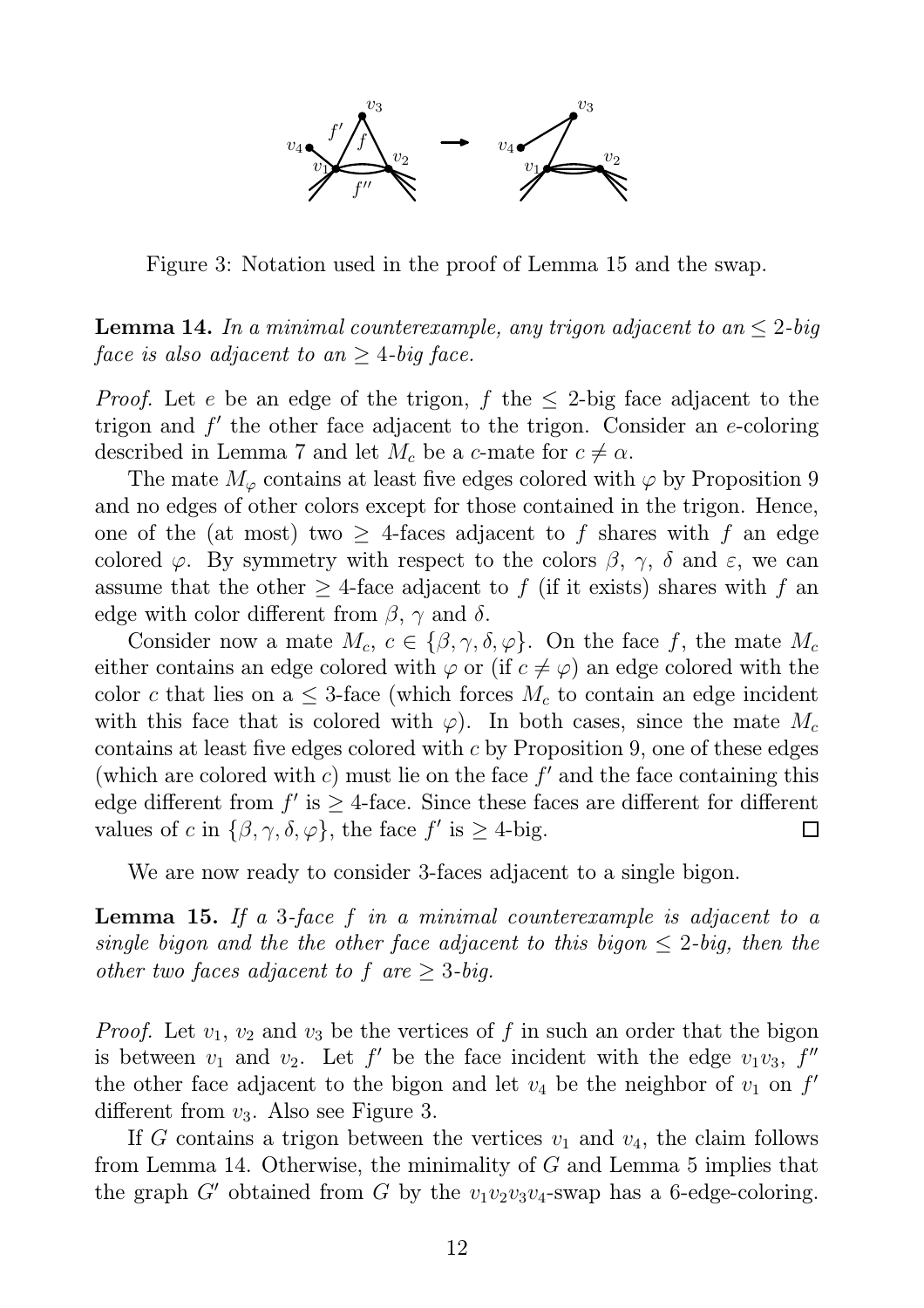By symmetry, we can assume that the colors assigned to the edges between  $v_1$  and  $v_2$  are  $\beta$ ,  $\gamma$  and  $\delta$ , and  $\varepsilon$  is the color of the edge  $v_1v_3$ . If the color of the edge  $v_3v_4$  is one of the colors  $\beta$ ,  $\gamma$  and  $\delta$ , we can obtain a 6-coloring of G as in the proof of Lemma 12. Hence, we can assume that the color of  $v_3v_4$  is  $\alpha$ .

Let  $e$  be one of the edges of the bigon and consider the following  $e$ -coloring: the edge e is assigned the colors  $\alpha$ ,  $\beta$  and  $\gamma$ , the other edge of the bigon the colors  $\delta$ , the edges  $v_1v_4$  and  $v_2v_3$  are assigned the color  $\alpha$  and the remaining edges preserve their colors. Let  $M_c$  be a c-mate for  $c \neq \alpha$ . Observe that each mate  $M_c$ ,  $c \neq \alpha$ , contains the two edges of the bigon as well as the edge  $v_1v_3$ .

By Proposition 9, the mate  $M_{\varphi}$  contains at least five edges colored with  $\varphi$ . The construction of the *e*-coloring yields that all these edges must lie on  $\geq$  4-faces (since their end-vertices are distinct). Hence, one of the (at most) two  $\geq$  4-faces adjacent to f'' shares an edge with color  $\varphi$  with f''.

The argument that we now present is symmetric with respect to the colors β, γ, δ and ε. Hence, we can assume that the other  $\geq$  4-face adjacent to  $f''$  (if it exists) shares with  $f''$  an edge with color different from  $\varepsilon$ . On the face  $f''$ , each of the mates  $M_c$ ,  $c \in {\beta, \gamma, \delta}$ , either contains an edge colored with  $\varphi$  or an edge colored with the color c that lies in a  $\leq$  3-face. In the latter case, the other edge of that face contained in  $M_c$  must have the color  $\varphi$ . Hence,  $M_c$  contains an edge  $\varphi$  in both cases. Since the mate  $M_c$  contains at least five edges colored with  $c$  by Proposition 9, it contains at least three additional edges colored with  $c$ . One of these edges must lie on the face  $f'$ and the face containing this edge different from  $f'$  must be a  $\geq$  4-face. Since these faces are different for different values of  $c \in \{\beta, \gamma, \delta\}$ , the face f' is  $\geq$  3-big. П

We finish this subsection with an observation on faces around 3-faces adjacent to trigons.

**Lemma 16.** A minimal counterexample  $G$  does not contain a vertex  $v_1$  incident with mutually adjacent 3-face  $f_3$  and dangerous a 5-face  $f_5$ , a bigon contained in  $f_3$  but not in  $f_5$ , and a trigon t contained in  $f_5$  such that t is  $f_5$ -incident to a bigon.

*Proof.* Let  $v_2$  be the other vertex contained in t, let  $v_3$ ,  $v_4$  and  $v_5$  be the other vertices of  $f_5$  (in this order) and let  $v_6$  be the remaining vertex of  $f_3$ . Also see Figure 4.

Assume first that  $f_5$  is adjacent to a trigon between the vertices  $v_3$  and  $v_4$ . Let G' be the graph obtained from G by the  $v_1v_2v_3v_4v_5v_6$ -swap. By the minimality of  $G$  (none of the affected multigons has order four in  $G$  by Lemma 10) and Lemma 5, the graph  $G'$  has a 6-edge-coloring.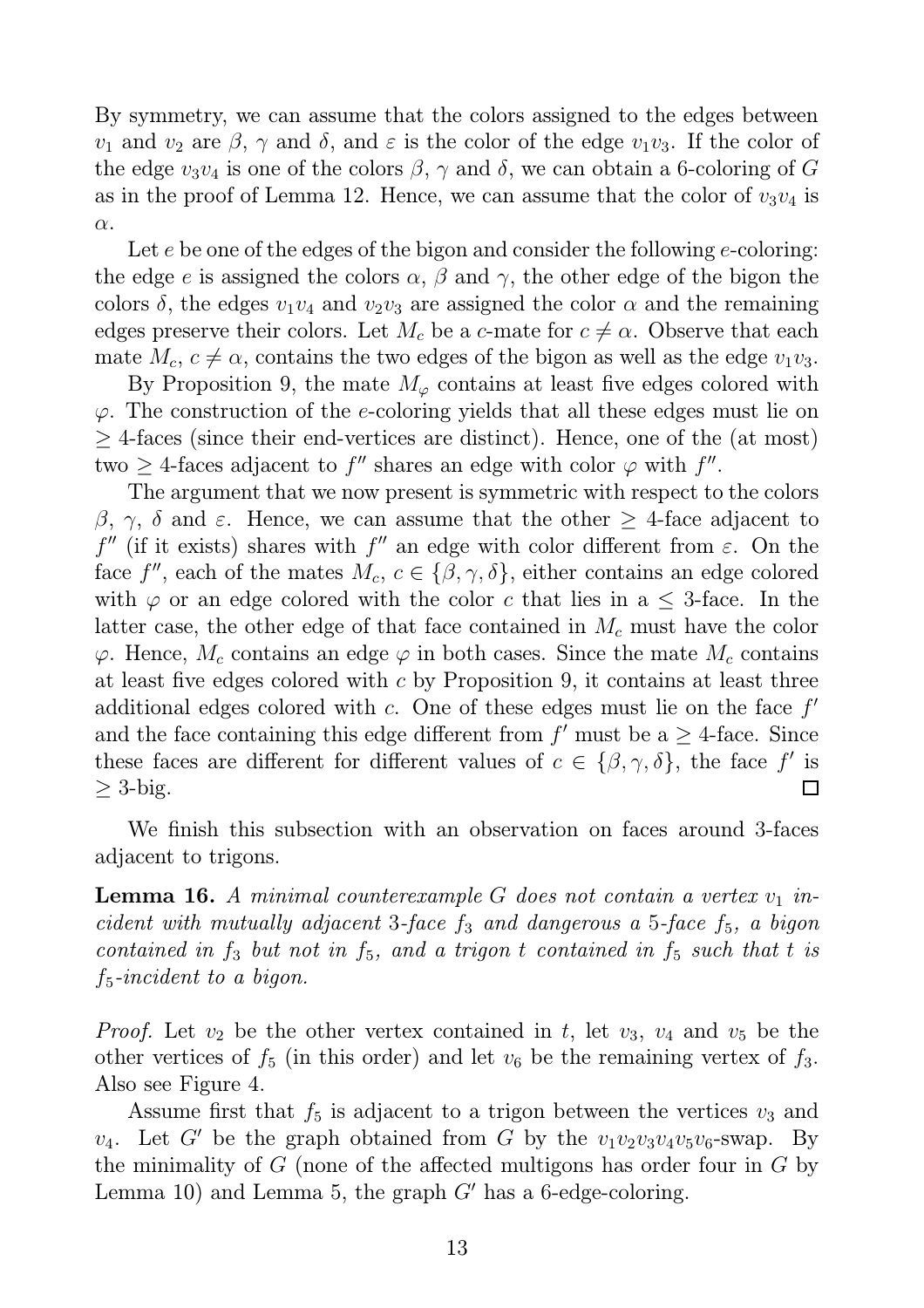

Figure 4: Notation used in the proof of Lemma 16 and possible swaps.

Let C be the set of colors assigned to the four edges between  $v_1$  and  $v_2$  in  $G'$ . Both the colors of the edges between  $v_5$  and  $v_6$  are in C: the two colors not contained in C are assigned to the edges  $v_1v_6$  and  $v_1v_5$  and thus the two edges between  $v_5$  and  $v_6$  cannot have either of these two colors.

At least three of the colors from C are used on the edges of the quadragon between  $v_3$  and  $v_4$  in G'. Hence, there is a color c assigned to an edge between  $v_1$  and  $v_2$ , an edge between  $v_3$  and  $v_4$ , and an edge between  $v_5$  and  $v_6$ . Remove the three edges colored with c between these pairs of vertices and insert the edges of  $G$  missing in  $G'$ . Coloring the new edges with  $c$  yields a 6-edgecoloring of  $G$ .

Assume next that G contains a trigon between  $v_4$  and  $v_5$ . Let G'' be the graph obtained by the  $v_2v_3v_4v_5v_6v_1$ -swap and consider its 6-edge-coloring which exists by the minimality of G and Lemma 5. Let  $C_{16}$  be the colors of the edges in the trigon between  $v_1$  and  $v_6$  in  $G''$ ,  $C_{23}$  the colors of the edges in the trigon between  $v_2$  and  $v_3$ , and  $C_{45}$  the colors of the edges in the quadragon between  $v_4$  and  $v_5$ . Since G'' contains a bigon between  $v_1$  and  $v_2$ , it holds that  $|C_{16} \cap C_{23}| \geq 2$ . Similarly, because the vertices  $v_1$  and  $v_5$  are joined by an edge, it holds that  $|C_{16} \cap C_{45}| \geq 2$ . Consequently, there exists a color  $c \in C_{16} \cap C_{23} \cap C_{45}$ . Removing edges of this color from the quadragon and the two trigons and coloring the edges of  $G$  missing in  $G''$  with  $c$  yields a 6-edge-coloring of G.

The final case to consider is that  $f_5$  is adjacent to three bigons but the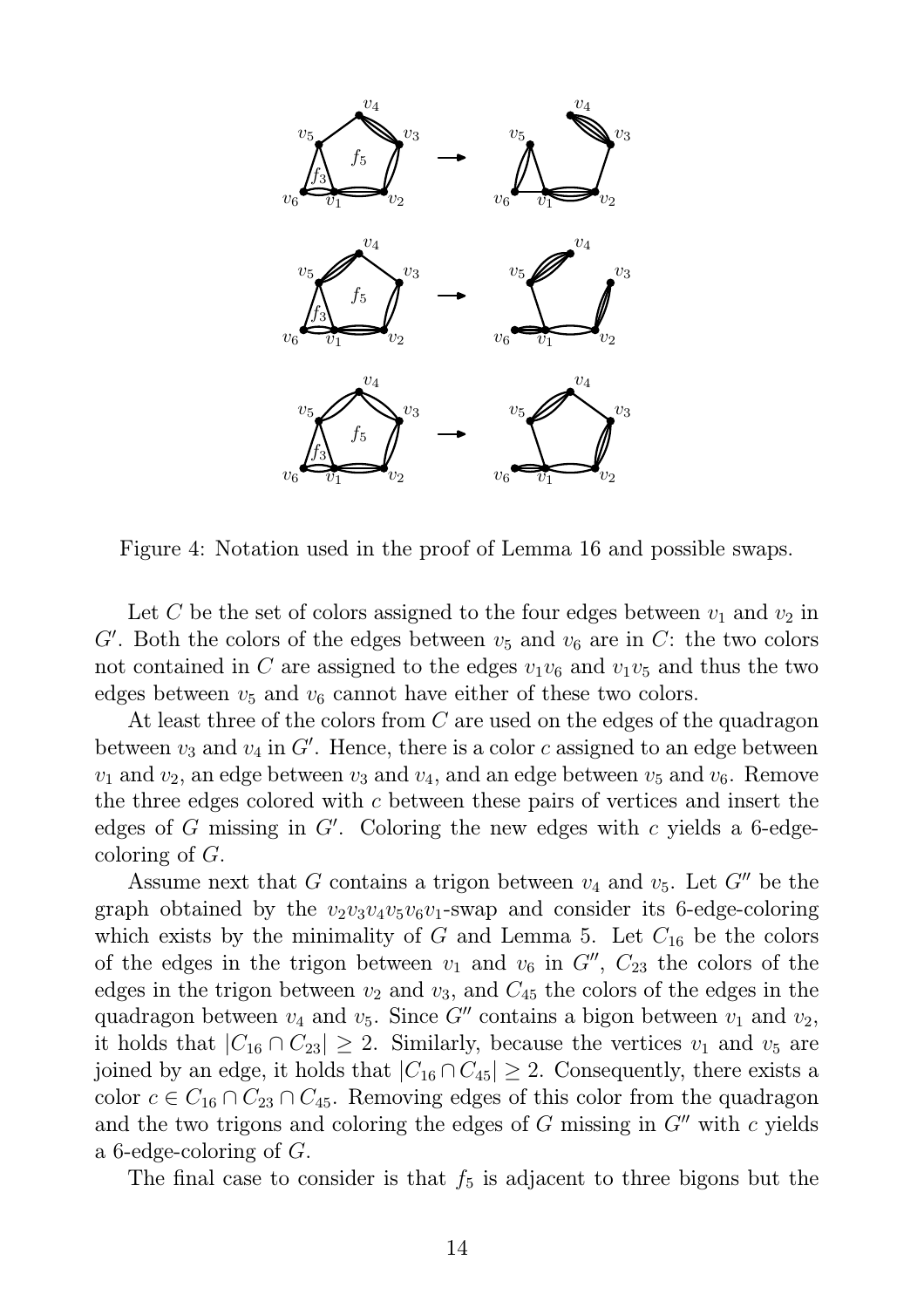only trigon adjacent to  $f_5$  is the one formed by the edges between  $v_1$  and  $v_2$ . Let  $G''$  be again the graph obtained by the  $v_2v_3v_4v_5v_6v_1$ -swap and consider its 6-edge-coloring which exists by the minimality of G and Lemma 5. Let  $C_{16}$  be the colors of the edges in the trigon between  $v_1$  and  $v_6$  in  $G''$ ,  $C_{23}$ the colors of the edges in the trigon between  $v_2$  and  $v_3$ , and  $C_{45}$  the colors of the edges in the quadragon between  $v_4$  and  $v_5$ . Since  $G''$  contains a bigon between  $v_1$  and  $v_2$ , it holds that  $|C_{16} \cap C_{23}| \geq 2$ . If  $C_{45}$  does not contain a color from  $C_{16} \cap C_{23}$ , then the edges  $v_1v_5$  and  $v_3v_4$  have the same color that is the unique color not contained in  $C_{45} \cup (C_{16} \cap C_{23})$ . This however implies that the sets  $C_{16}$  and  $C_{23}$  must be the same: they do not contain the colors of the two edges between  $v_1$  and  $v_2$  and the common color of the edges  $v_1v_5$ and  $v_3v_4$ . Since the sets  $C_{23}$  and  $C_{45}$  have a common color, we conclude that there exists a color c contained in all the sets  $C_{16}$ ,  $C_{23}$  and  $C_{45}$ . Removing the edges colored with c from the three trigons and coloring the edges of  $G$ missing in  $G''$  with c yields a 6-edge-coloring of G. П

#### 3.4 Structure of 4-faces

In this subsection, we just prove two simple lemmas on 4-faces.

**Lemma 17.** If a trigon in a minimal counterexample  $G$  is adjacent to a 4-face f, then f is adjacent to no other multigon.

*Proof.* Let  $v_1, \ldots, v_4$  be the vertices of f in such an order that the trigon adjacent to f is between  $v_1$  and  $v_2$ . Apply the  $v_1v_2v_3v_4$ -swap. Since the resulting graph  $G'$  contains a new quadragon (and  $f$  is not adjacent to a quadragon in G by Lemma 10),  $G'$  has a 6-edge-coloring by the minimality of G and Lemma 5. Let  $\beta$ ,  $\gamma$ ,  $\delta$  and  $\varepsilon$  be the colors of the edges of the quadragon in  $G'$ . If one of these colors appears on the edges between  $v_3$  and  $v_4$ , we can use this color for the edges  $v_1v_4$  and  $v_2v_3$  and obtain a proper coloring of G. Hence, G' contains a bigon between the vertices  $v_3$  and  $v_4$ , the colors of its two edges are  $\alpha$  and  $\varphi$ , and  $G'$  contains neither an edge  $v_1v_4$ nor  $v_2v_3$ . In particular, in G, f is adjacent to a single multigon which is the considered trigon. П

Lemma 18. No 4-face in a minimal counterexample is adjacent to three or four bigons.

*Proof.* Let  $v_1, \ldots, v_4$  be the vertices of f in such an order that the bigons are (at least) between the pairs  $v_1$  and  $v_2$ ,  $v_2$  and  $v_3$ , and  $v_3$  and  $v_4$ . By the minimality of G and Lemma 5, the graph G' obtained by the  $v_1v_2v_3v_4$ -swap has a 6-edge-coloring. Since  $G'$  contains an edge  $v_2v_3$ , the trigons between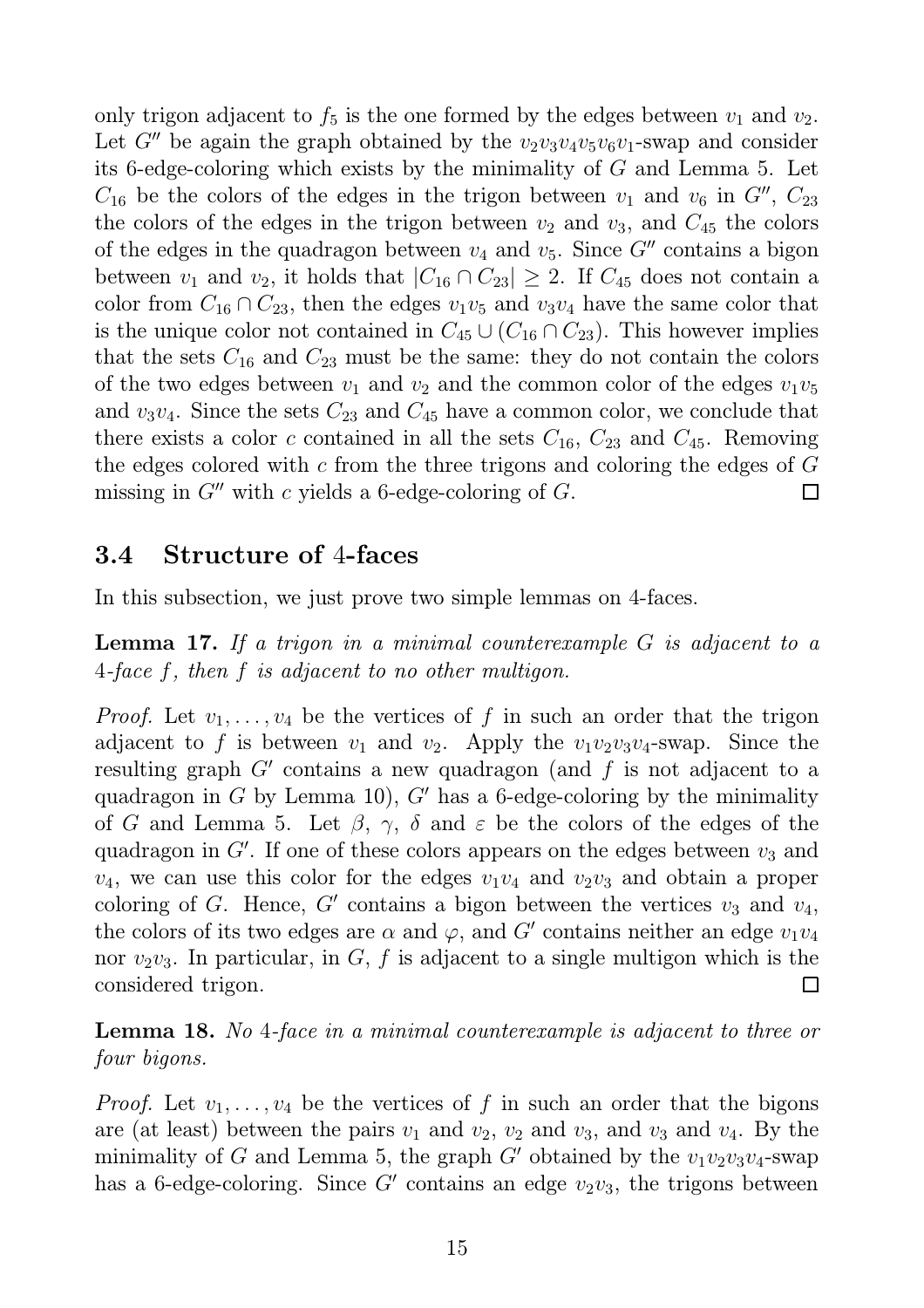the pairs  $v_1$  and  $v_2$ , and  $v_3$  and  $v_4$  must have two edges with the same color. Remove edges of this color from the trigons and insert them as edges between  $v_2$  and  $v_3$ , and  $v_1$  and  $v_4$ . This yields a 6-edge-coloring of G.  $\Box$ 

#### 3.5 Structure of  $\geq$  5-faces

We start this subsection with a lemma on 5-faces.

**Lemma 19.** In a minimal counterexample, if a 5-face f is adjacent to 5 multigons, then all these multigons are bigons and each such bigon b is adjacent to  $a \geq 4$ -big face.

*Proof.* By Lemmas 10 and 11,  $f$  is adjacent to five bigons. Let  $e$  be an edge of the bigon  $b$  and  $f'$  the other face adjacent to it. Consider an e-coloring and c-mates  $M_c$  for different colors c. If e is assigned five colors, then each mate  $M_c$  includes all six colors on the edges of b. Since a mate  $M_c$  cannot include additional edges with a color different from c, such a mate cannot include any other bigons which is impossible. Hence, we can assume that  $e$ is assigned three colors, say  $\alpha$ ,  $\beta$  and  $\gamma$ . By symmetry, we can assign that the other edge of b is colored with  $\delta$ .

The mate  $M_{\varepsilon}$  includes in addition to the bigon b another bigon adjacent to f. The two edges of this bigon must be colored with the colors  $\varepsilon$  and  $\varphi$ (they cannot have the same color since they are incident with a vertex that is not an end-vertex of e). Let b' be this bigon. Similarly, the mate  $M_{\varphi}$  must include a bigon with one edge colored  $\varepsilon$  and the other  $\varphi$ .

We claim that the bigons  $b$  and  $b'$  are  $f$ -incident. If they were not, there would a bigon  $b''$  f-incident with both b and b'. Let v be the vertex shared by  $b''$  and b. Since  $v$  is incident with three edges assigned one of the colors and the remaining five colors are assigned to a single edge each, one of the edges b' has the color  $\varepsilon$  or the color  $\varphi$ . This is however not possible, since the edges of b'' have the colors  $\varepsilon$  and  $\varphi$ .

Observe that the face  $f$  is adjacent to at most two bigons containing an edge colored  $\varepsilon$ , one of these bigons being b'. Let  $b_{\varepsilon}$  be such a bigon different from b' if it exists. Similarly, let  $b_{\varphi}$  be the bigon different from b' containing an edge colored  $\varphi$  (if it exists). Let  $c_{\varepsilon}$  and  $c_{\varphi}$  be the colors of the other edges contained in  $b_{\varepsilon}$  and  $b_{\varphi}$  (if the bigons do not exist, choose  $c_{\varepsilon}$  and  $c_{\varphi}$ arbitrarily).

Let c be a color different from  $c_{\varepsilon}$  and  $c_{\varphi}$ . The mate  $M_c$  includes the two edges assigned colors  $\alpha$ ,  $\beta$ ,  $\gamma$  and  $\delta$  which appear on the bigon b. Since it contains exactly one edge of each color different from  $c, M_c$  must include a bigon with edges colored  $\varepsilon$  and  $\varphi$  (which can be b' or a different bigon of this type). Consequently,  $M_c$  includes an edge colored with c on a face  $f'$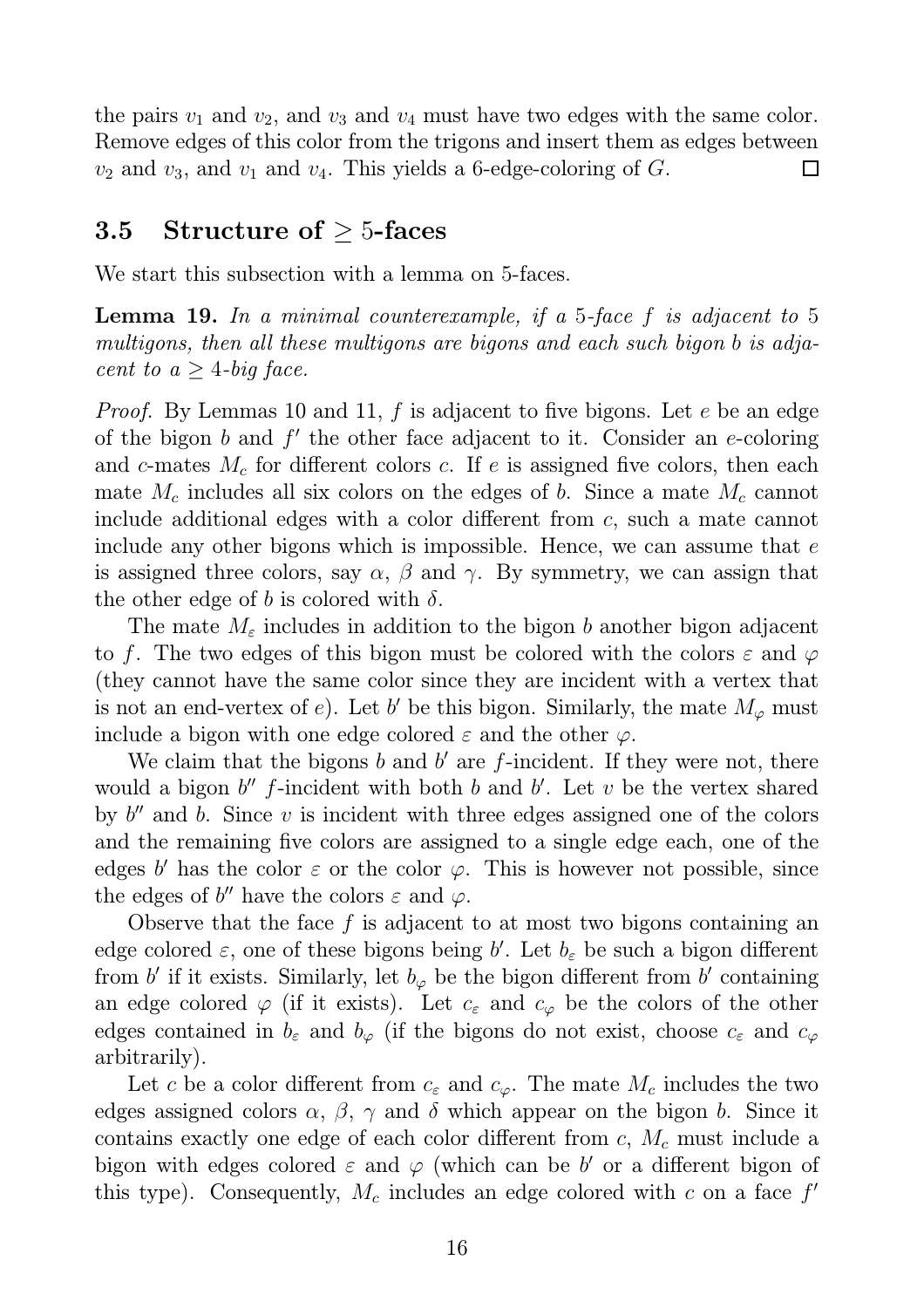and this edge must be contained in a  $\geq$  4-face since  $M_c$  includes more edges colored with  $c$  (see Proposition 9). Since there are four choices of  $c$  different from  $c_{\varepsilon}$  and  $c_{\varphi}$ , the face  $f'$  is  $\geq$  4-big.  $\Box$ 

In the next two lemmas, we apply the six-vertex swap operation to analyze structure of 6-faces.

**Lemma 20.** In a minimal counterexample  $G$ , no 6-face f is adjacent to one or two bigons and three trigons.

Proof. By Lemma 4, the trigons adjacent to f cannot be f-incident. Hence, we can assume that the trigons adjacent to  $f$  are between the pairs of the vertices  $v_1$  and  $v_2$ ,  $v_3$  and  $v_4$ , and  $v_5$  and  $v_6$ . By symmetry, there is a bigon between the vertices  $v_2$  and  $v_3$ . Consider the graph G' obtained from G by the  $v_1v_2v_3v_4v_5v_6$ -swap. By the minimality of G and Lemma 5, G' has a 6-edgecoloring. Let  $C_1$ ,  $C_2$  and  $C_3$  be the sets of colors of the three quadragons.

Since the vertices  $v_2$  and  $v_3$  are joined by an edge in G', we have  $|C_1 \cap C_2| \ge$ 3. Since  $|C_3| = 4$ , there exists a color  $c \in C_1 \cap C_2 \cap C_3$ . Removing the edges of the three quadragons colored with c and inserting the edges  $v_2v_3$ ,  $v_4v_5$  and  $v_6v_1$  colored with c yields a 6-edge-coloring of G. This contradicts the fact that  $G$  is a minimal counterexample.  $\Box$ 

**Lemma 21.** In a minimal counterexample  $G$ , no 6-face  $f$  is adjacent to three bigons and two trigons.

*Proof.* Let  $v_1 \cdots v_6$  be the vertices of the face f. By Lemma 11, f is incident with an edge not contained in a multigon; let  $v_1v_6$  be such an edge. Consider the graph G' obtained from G by the  $v_1v_2v_3v_4v_5v_6$ -swap. Let  $C_i$ ,  $i = 1, 2, 3$ , be the set of colors assigned to the edges of the multigon  $b_i$  between  $v_{2i-1}$ and  $v_{2i}$ . Since the order of each multigon between  $v_{2i-1}$  and  $v_{2i}$ ,  $i = 1, 2, 3$ , is at least three, the size of each  $C_i$  is at least three.

Assume first that  $b_2$  is a trigon, i.e.,  $|C_2| = 3$ . If  $b_1$  is a quadragon, then  $|C_1 \cap C_2| \geq 2$  since the multigons  $b_1$  and  $b_2$  are joined by an edge. If  $b_1$  is a trigon, then it also holds  $|C_1 \cap C_2| \geq 2$  since the multigons  $b_1$  and  $b_2$  are joined by two edges (there must be a trigon between  $v_2$  and  $v_3$  in G). A symmetric argument yields that  $|C_2 \cap C_3| \geq 2$ . Consequently, there exists a color  $c \in C_1 \cap C_2 \cap C_3$ . Removing the edges with the color c from the multigons  $b_1$ ,  $b_2$  and  $b_3$ , and coloring the edges of G not present in G' with c yields a 6-edge-coloring of G.

We now consider the case that  $b_2$  is a quadragon, i.e.,  $|C_2| = 4$ . Since no trigons in G can share a vertex, we can assume by symmetry that that  $b_1$  is a quadragon and  $b_3$  is a trigon, i.e.,  $|C_1| = 4$  and  $|C_3| = 3$ . Since the quadragons  $b_1$  and  $b_2$  are joined by an edge in G', it follows  $|C_1 \cap C_2| \geq 3$ .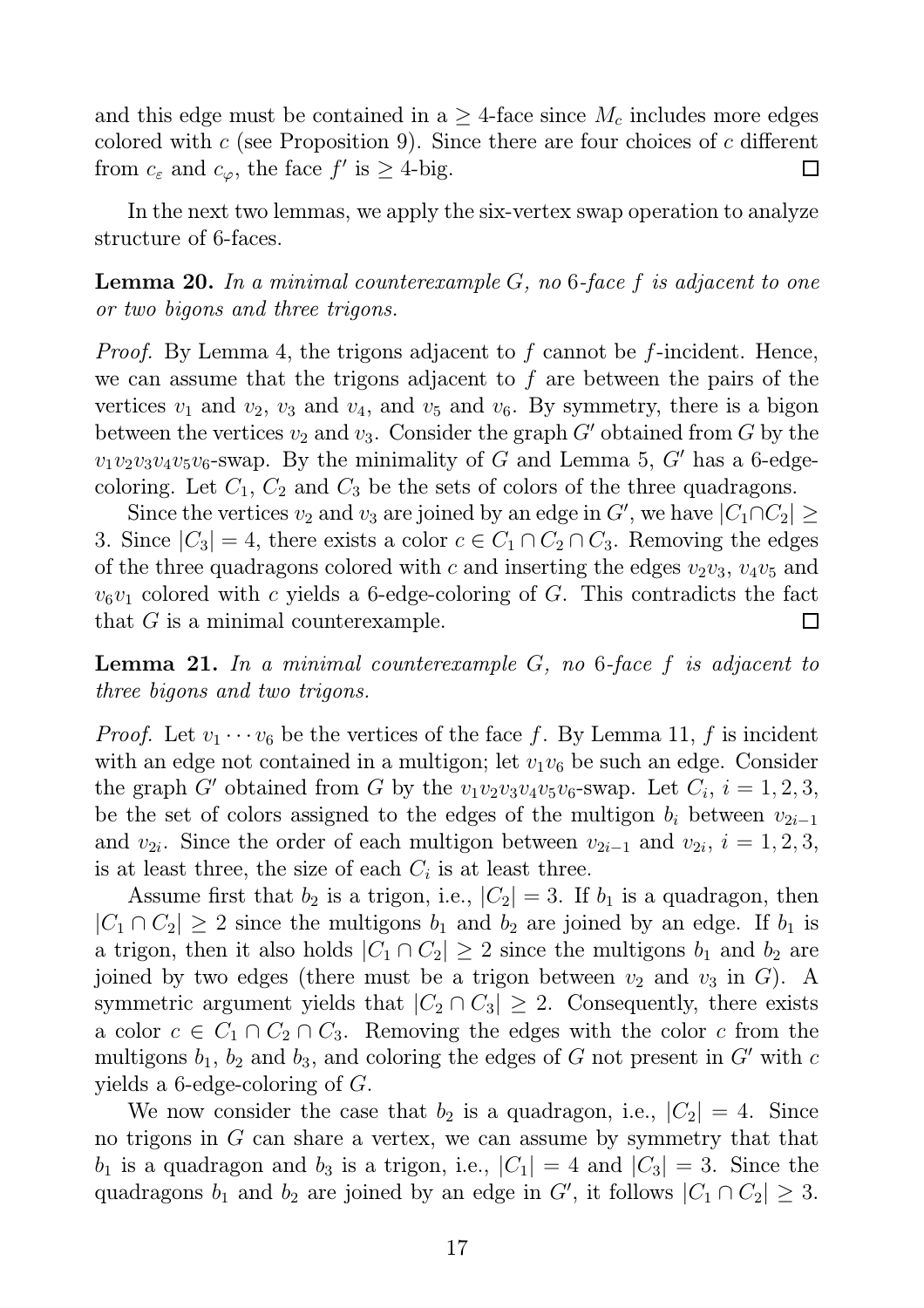Similarly,  $b_2$  and  $b_3$  are joined by an edge and thus  $|C_2 \cap C_3| \geq 2$ . Since the size of  $C_2$  is four, it follows that there exists a color  $c \in C_1 \cap C_2 \cap C_3$ . We can now obtain a 6-edge-coloring of  $G$  as in the case that  $b_2$  is a trigon.  $\Box$ 

We now prove a lemma on bigons and trigons adjacent to 7-faces.

Lemma 22. In a minimal counterexample, every trigon t adjacent to a dangerous 7-face f is adjacent to  $\geq$  5-big face (which is different from f).

Proof. Let e be an edge of the trigon and consider an e-coloring as described in Lemma 7. Let  $M_c$  be a c-mate. The mate  $M_\varphi$  cannot contain any edge with color  $c \neq \varphi$  except for those contained in the trigon. Hence,  $M_{\varphi}$  must include the only edge of f not contained in a multigon and this edge must be colored with  $\varphi$ . Consequently, every mate  $M_c$ ,  $c \neq \varphi$ , includes either this single edge, which has the color  $\varphi$ , or a multigon which has one edge of color c and the other of color  $\varphi$ . We conclude that every mate  $M_c$  contains the edge with the color  $\varphi$  either incident to f or contained in a multigon adjacent to f.

Let f' be the face adjacent to t different from f. The mate  $M_c$ ,  $c \neq \alpha$ , can only contain an edge colored with  $c$  on  $f'$  and the face  $f_c$  containing this edge must contain another edge colored with c by Proposition 9. Since no vertex is incident with two edges with the color c, the face  $f_c$  is  $\geq$  4-face. We conclude that  $f'$  is  $\geq$  5-big.  $\Box$ 

In the next lemma, we consider 8-faces.

**Lemma 23.** In a minimal counterexample, no  $8$ -face f is adjacent to three bigons and four trigons.

*Proof.* Let  $v_1, \ldots, v_8$  be the vertices of f in the cyclic order around f. By Lemma 4 and the symmetry, we can assume that the trigons are between the vertices  $v_i$  and  $v_{i+1}$  for  $i = 1, 3, 5, 7$  and the bigons are between the vertices  $v_i$  and  $v_{i+1}$  for  $i = 2, 4, 6$ . Hence, there is either a single edge or a bigon between the vertices  $v_1$  and  $v_8$ .

Consider now the graph G' obtained from G by the  $v_1 \ldots v_8$ -swap. We claim that G′ has no odd cut of size less than six. Consider an odd cut with sides  $A$  and  $B$  that has the smallest size in  $G'$ . By symmetry, we can assume that  $|A \cap \{v_1, \ldots, v_8\}| \leq 4$ . Let  $A' \subseteq A$  be those vertices  $v_i$  of A such that  $v_{i-1}$  or  $v_{i+1}$  is contained in A. Observe that  $|A'| \leq 4$ .

If A' is empty or A' is formed by a single sequence of an odd number of vertices, then the size of the cut with sides  $A$  and  $B$  is the same in  $G$  and  $G'$ . If A′ is formed by a single sequence of an even number of vertices, then the size is either increased or decreased by two, and thus the size of the cut is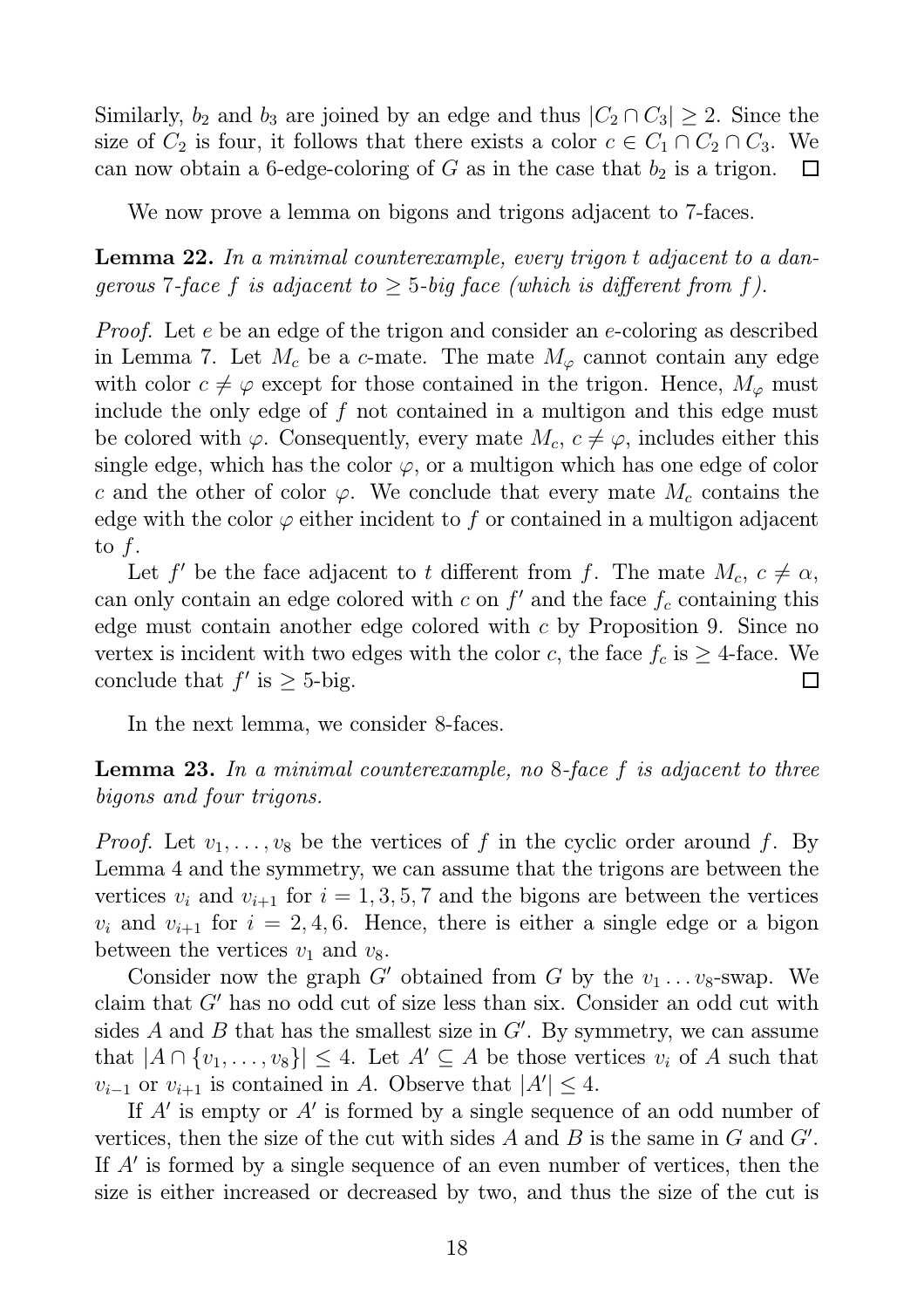at least six by Lemma 3. Otherwise,  $A'$  is formed by at least two sequences. Since  $|A'| \leq 4$ , A' is formed by two sequences of consecutive vertices, each of length two.

Suppose that the size of the cut with the sides  $A$  and  $B$  is less than six in  $G'$ . Since its size in  $G$  is at least eight and the size of the cut cannot decrease by more than two unless  $A' = \{v_1, v_2, v_5, v_6\}$  or  $A' = \{v_3, v_4, v_7, v_8\}, A'$  must be equal to one of these two sets. By symmetry,  $A = \{v_1, v_2, v_5, v_6\}$  and thus  $B \cap \{v_1, \ldots, v_8\} = \{v_3, v_4, v_7, v_8\}.$  Note that the roles of A and B are now completely symmetric. Since the sizes of the cut with the sides A and B in  $G$  and  $G'$  can differ by at most four, it follows that its size in  $G$  is eight and in  $G'$  is four.

Since  $G'$  is a plane graph, then  $v_1$  and  $v_5$  are not joined by a path formed by vertices of A only or  $v_3$  and  $v_7$  are not joined by a path formed by vertices of B only. By symmetry, we can assume the former to be the case: let  $A_1$ be the component of the side A containing the vertices  $v_1$  and  $v_3$ , and set  $A_2 = A \setminus A_1$ . Since the size of the cut with sides A and B in G' is four, the size of the cut with sides  $A_1$  and  $B \cup A_2$  is at most two or the size of the cut with sides  $A_2$  and  $B \cup A_1$  is at most two. This contradicts the choice of A and B.

We have shown that  $G'$  has no odd cuts of size less than six which implies that G' has a 6-edge-coloring by the minimality of G. Let  $C_i$  be the set of the four colors assigned to the edges between  $v_{2i-1}$  and  $v_{2i}$ ,  $i = 1, 2, 3, 4$ , in G'. Since the vertices  $v_{2i}$  and  $v_{2i+1}$  for  $i = 1, 2, 3$  are joined by an edge, it holds that  $|C_i \cap C_{i+1}| \geq 3$  for  $i = 1, 2, 3$ . Hence,  $|C_1 \cap C_2 \cap C_3| \geq 2$ . This combines with  $|C_3 \cap C_4| \geq 3$  to the fact that  $|C_1 \cap C_2 \cap C_3 \cap C_4| \geq 1$ . Let c be the color contained in all the sets  $C_i$ ,  $i = 1, 2, 3, 4$ . We can now obtain a 6-edge-coloring of  $G$  by removing the edges in the quadragons of  $G'$  colored with c and coloring the edges of G not contained in  $G'$  with c.  $\Box$ 

We finish this section with two lemmas on dangerous trigons which we will apply in the proof of Lemma 32.

**Lemma 24.** Let G be a minimal counterexample and  $f$   $a \geq 5$ -big face of G. If f is adjacent to a dangerous multigon t, then f is adjacent to at least four  $>$  4-faces that are not f-incident with t.

*Proof.* Consider an e-coloring for an edge e contained in t of the type described in Lemma 7 and let  $M_c$  be a c-mate.

If t is a quadragon, then  $M_c$  contains only edges colored with c except for the edges contained in t. Hence, each  $M_c$ ,  $c \neq \alpha$ , contains an edge on f colored with c contained in  $\geq$  4-face. Since the edges f-incident with t are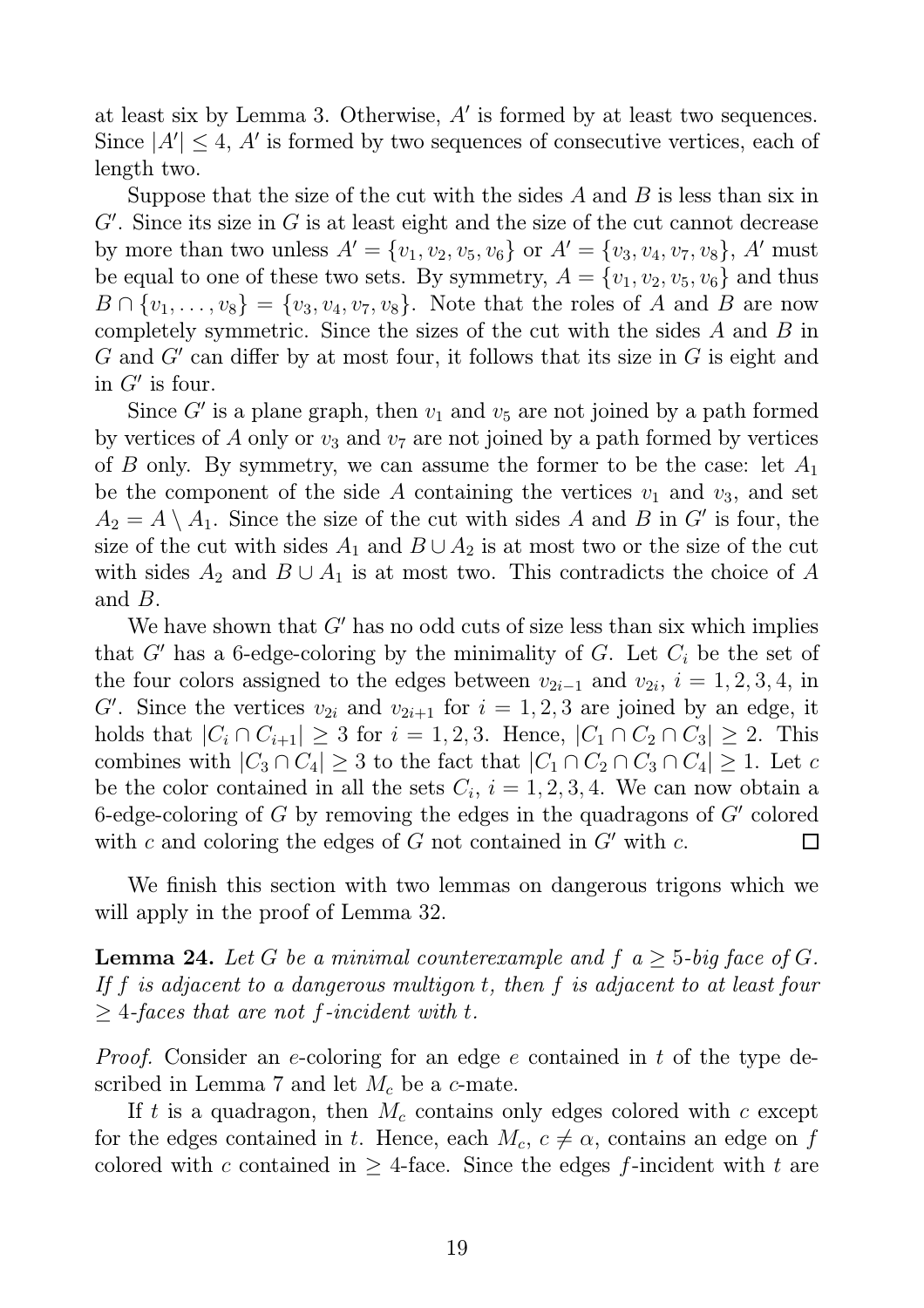colored with  $\alpha$ , we conclude that f is adjacent to at least five  $\geq$  4-faces that are not  $f$ -incident with  $t$ .

In the rest, we assume that  $t$  is a trigon. Let  $f'$  be the dangerous face adjacent to t. If  $f'$  is a 7-face, then t is f-incident with two edges not contained in a bigon. The colors of these edges are  $\alpha$ . The mate  $M_{\varphi}$  must  $\alpha$  contain an edge of  $f'$  not contained in a multigon and thus the only such edge incident with f' has the color  $\varphi$ . Every mate  $M_c$ ,  $c \neq \alpha$ , either contains the edge of  $f'$  not contained in a multigon, which is colored with  $\varphi$ , or a multigon adjacent to f'. In either of the two cases, it includes an edge colored with  $\varphi$ . Consequently, it must include an edge of  $f$  that is colored with  $c$  (and thus not f-incident with t) and that is contained in  $>$  4-face. We conclude that f is adjacent to at least five  $\geq$  4-faces not f-incident with t.

It remains to consider the case that  $f'$  is a 5-face. If t is  $f'$ -incident with two multigons, the same argument as in the case of a 7-face applies. Hence, we can assume that  $t$  is  $f'$ -incident with a single multigon and let  $e'$  be the edge incident with  $f'$  that is  $f'$ -incident to  $t$  and not contained in a multigon. If the color of  $e'$  is  $\alpha$ , then  $f'$  must contain an edge with the color  $\varphi$  not contained in a multigon. Each mate  $M_c$ ,  $c \in {\beta, \gamma, \delta, \varepsilon}$ , either contains the edge colored with  $\varphi$  or a multigon adjacent to f (which has one of its edges colored with  $\varphi$ ). Hence,  $M_c$  must contain an edge of f colored with c that is contained in a  $\geq$  4-face. Such a  $\geq$  4-face cannot be f-incident with t and the claim follows.

Assume now that the color of  $e'$  is  $\varphi$ . Hence, the two edges f-incident with t have the color  $\alpha$ . Let  $c_0$  be the color of the other edge of  $f'$  not contained in a multigon (if it exists). Each mate  $M_c$ ,  $c \notin {\{\alpha, c_0\}}$ , contains an edge colored with  $\varphi$  contained in a multigon adjacent to  $f'$  and thus it contains an edge colored with c incident with f that is contained in a  $\geq$  4-face different from f. Again, f is adjacent to at least  $\geq$  4-faces that are not f-incident with  $\Box$ t.

**Lemma 25.** Let G be a minimal counterexample and  $f$   $a \geq 5$ -big face of G. If  $f$  is a adjacent to a dangerous multigon  $t$  that is  $f$ -incident with a bigon, then f is adjacent to at least five  $\geq$  4-faces that are not f-incident with t.

*Proof.* Lemma 4 and the fact that  $G$  is 6-regular implies that the face  $f'$ adjacent to t that is different from  $f$  is a dangerous 5-face. Let  $e$  be an edge of  $t$  and consider an  $e$ -coloring as described in Lemma 7. Let  $e'$  be the edge of  $f'$  that is  $f'$ -incident with  $t$  and not contained in the bigon  $f'$ -incident with t. Observe that the color of  $e'$  must be  $\alpha$  (the bigon f-incident with t must have edges with the colors  $\alpha$  and  $\varphi$ ). Let  $M_c$  be a c-mate for  $c \neq \alpha$ . Since the bigon f-incident with t contains an edge colored with  $\alpha$  and the edge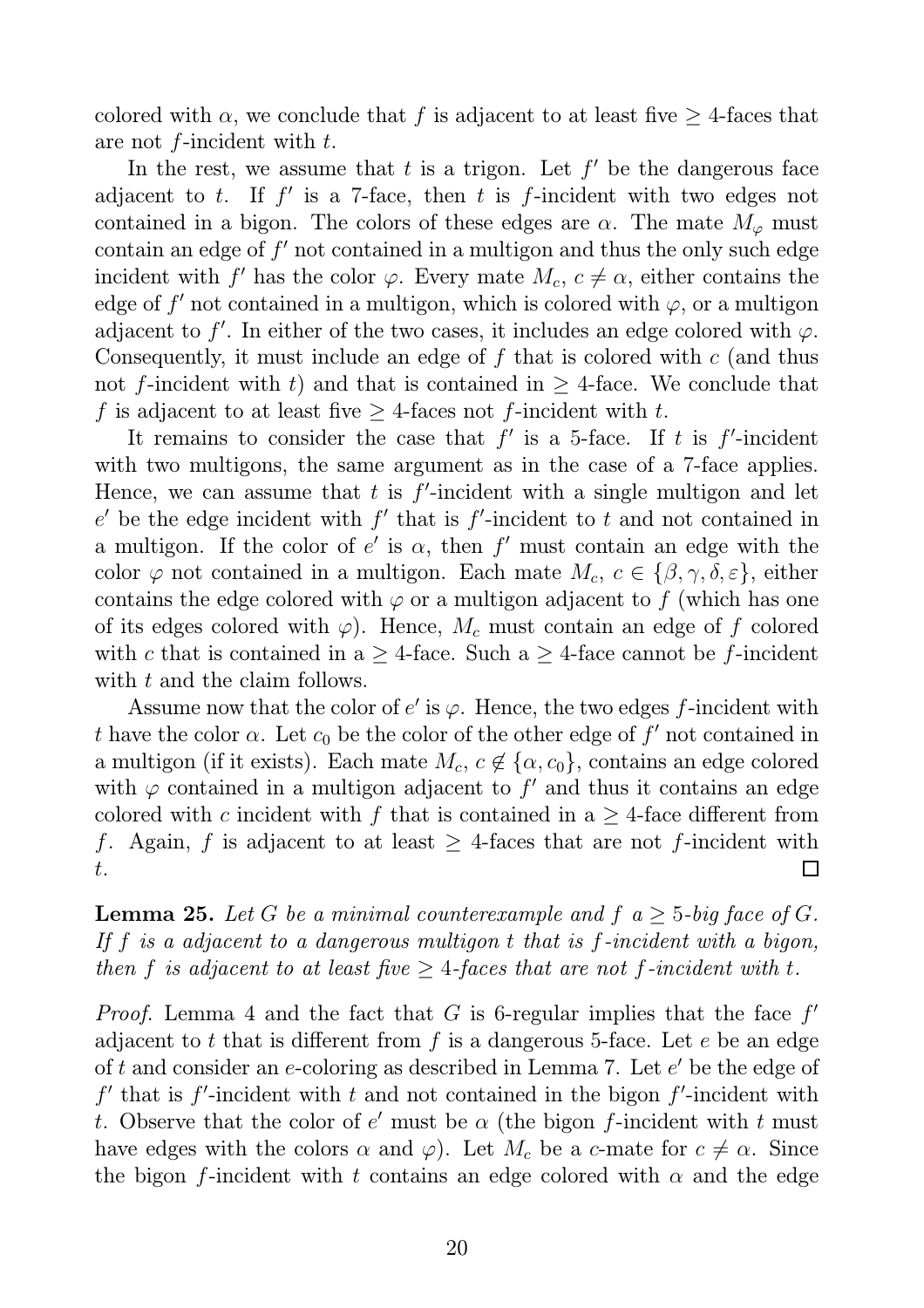f-incident with  $t$  (which is on the other side of  $t$  than the bigon) is colored with  $\alpha$ , the mate  $M_c$ ,  $c \neq \alpha$  contains neither this bigon nor this edge.

Let us focus on the mate  $M_{\varphi}$ . Since the trigon t contains edges of all the colors different from  $\varphi$ , the mate  $M_{\varphi}$  cannot include any multigon adjacent to f'. Consequently, f' is adjacent to an edge  $e''$  different from  $e'$  that is not contained in a multigon and the color of this edge is  $\varphi$ . Since f' is dangerous, we conclude that  $f'$  is adjacent to the trigon  $t$ , another trigon, a bigon and the edges  $e'$  and  $e''$ .

The mate  $M_{\varphi}$  contains the trigon t, the edge  $e''$  and some edges colored with  $\varphi$ . Since no two edges colored with  $\varphi$  share the same vertex, we conclude that f is incident with an edge colored with  $\varphi$  that is not f-incident with t and that is contained in a  $\geq$  4-face different from f.

The mate  $M_c, c \in \{\beta, \gamma, \delta, \varepsilon\}$ , contains the trigon t and the edge  $e''$  (note that the edges of the bigon f'-incident with t are  $\alpha$  and  $\varphi$ ). Hence,  $M_c$  must contain an edge of f colored with c that is not f-incident with t and that is contained in a  $\geq$  4-face different from f. It follows that f is adjacent to at least five  $\geq$  4-faces that are not f-incident with t. П

## 4 Discharging phase

### 4.1 Discharging rules

We consider a minimal counterexample and assign every d-face,  $d \geq 3$ ,  $d-3$ units of charge, every bigon  $-1$  unit of charge, every trigon  $-2$  units of charge and every quadragon  $-3$  units of charge. Note that the minimal counterexample can contain multigons of order at most four (see Lemma 4). Vertices are assigned no charge. Since the minimal counterexample is 6 regular, the Euler formula implies that the total sum of charge assigned to faces is negative.

Next, charge gets redistributed among  $\geq$  3-faces and multigons using the following rules (also see Figure 5). We attempt to name the rules mnemotechnically: the names start with R, followed by a character B, T, M and 3 to denote the type of faces it involves (bigons, trigons, multigons and 3-faces) and sometimes by another character to distinguish the rules further (e.g., "b" stands for big, "d" for dangerous, "t" for a trigon, etc.).

**Rule RMb** Every dangerous multigon t adjacent to  $a \geq 4$ -big face f receives 1.5 units of charge from f.

Rule RMd Every dangerous multigon t adjacent to a dangerous face f receives  $0.5$  unit of charge from f.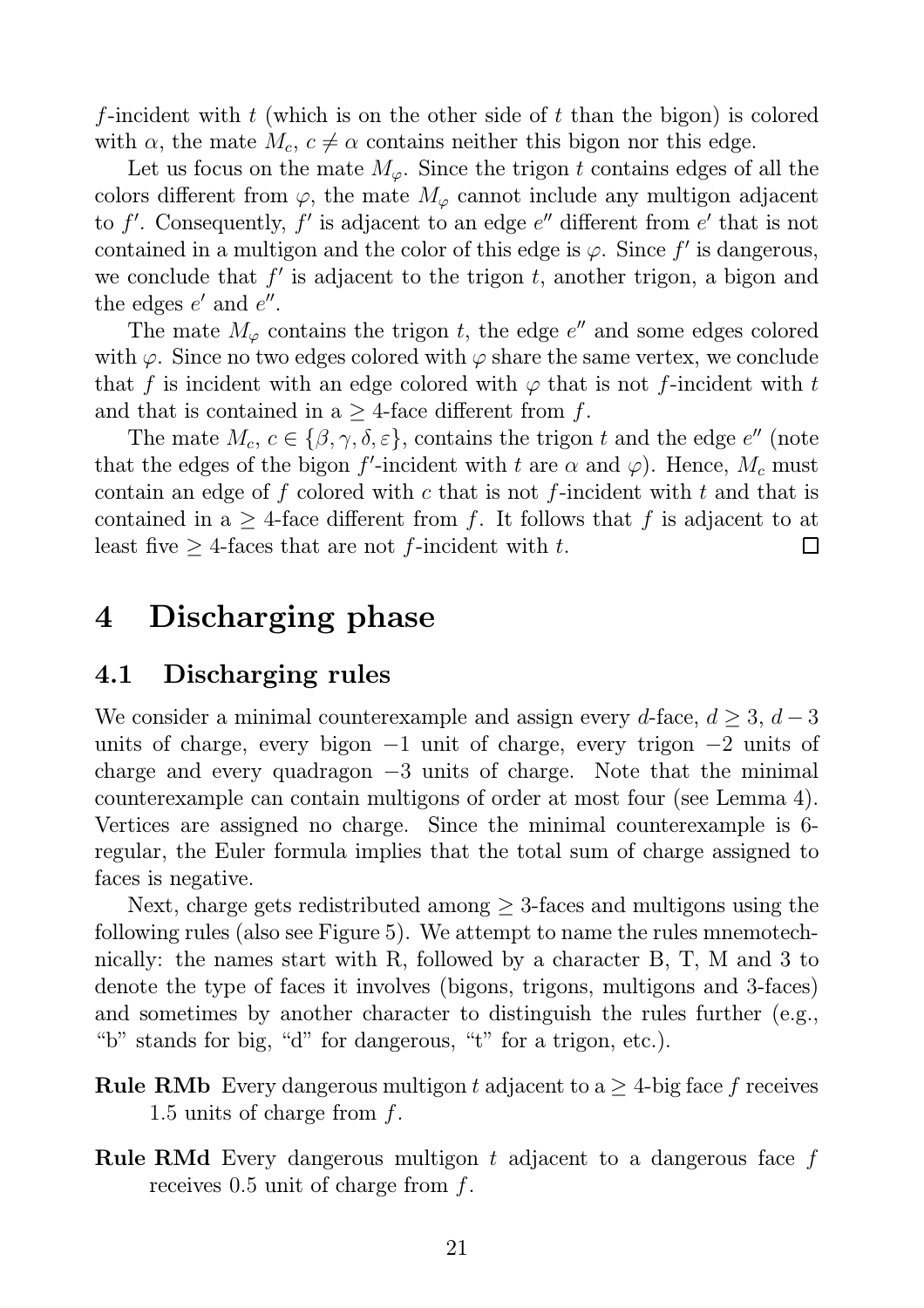

Figure 5: Illustration of discharging rules (dashed edges denote edges that can be single or contained in multigons).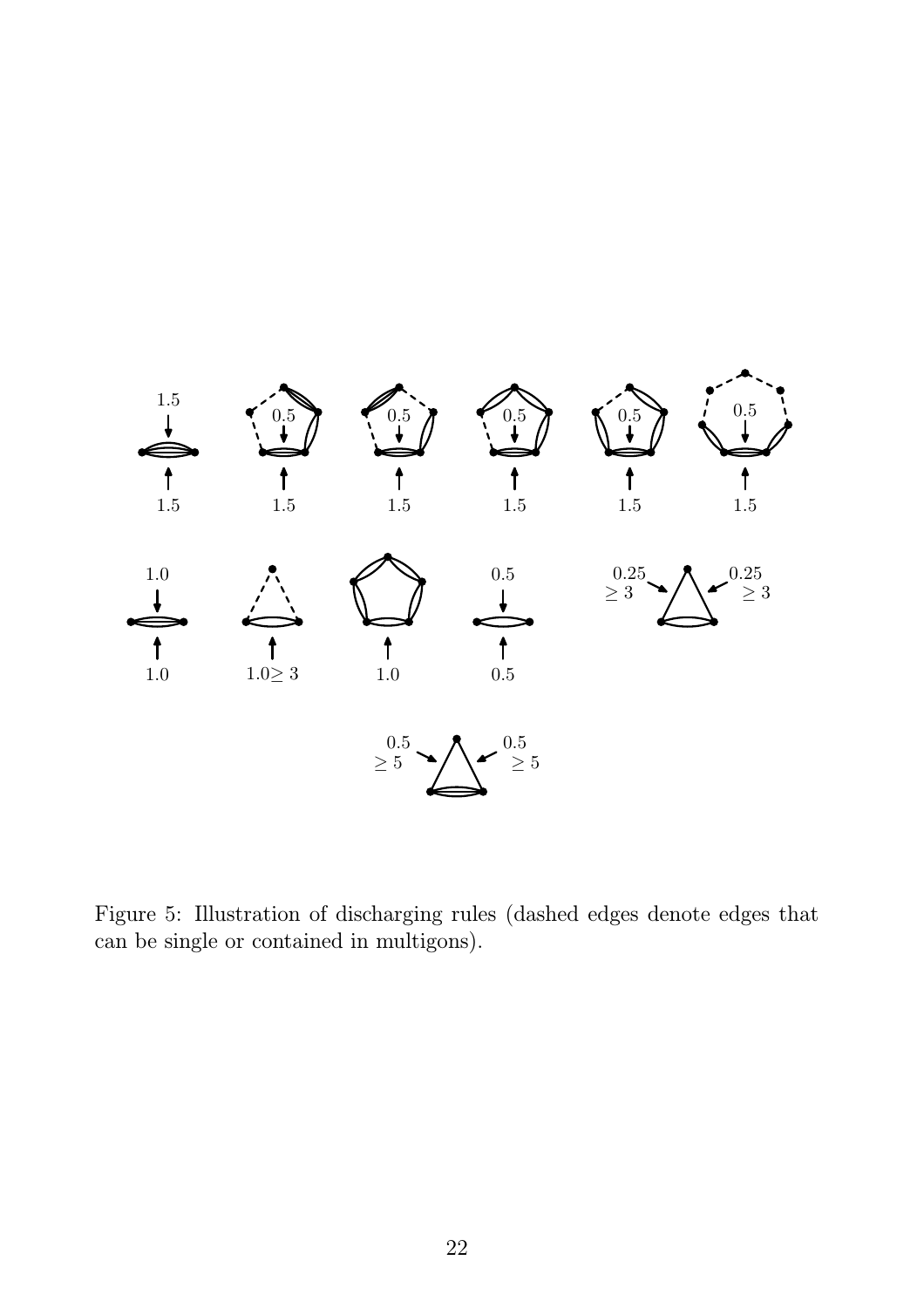- Rule RT Every trigon such that neither Rule RMb nor Rule RMd applies to it receives 1 unit of charge from each adjacent face.
- **Rule RB3** A bigon adjacent to a 3-face and  $a \geq 3$ -big face f receives 1 unit of charge from f.
- **Rule RB5** A bigon adjacent to a  $\geq$  4-big face f and to a 5-face adjacent to 5-multigons receives 1 unit of charge from f.
- Rule RB A bigon such that neither Rule RB3 nor Rule RB5 applies to it receives 0.5 unit of charge from each adjacent face.
- **Rule R3** A 3-face f that is adjacent to a bigon and two  $\geq$  3-big faces receives 0.25 unit of charge from each adjacent  $\geq$  3-big face.
- **Rule R3t** A 3-face f that is adjacent to a trigon and a  $\geq$  5-big face f' receives  $0.5$  unit of charge from  $f'$ .

Charge of  $\geq$  3-faces and multigons after these rules are applied is referred to as final charge. In the remainder of this section, we show that final charge of every face and every multigon is non-negative.

### 4.2 Final charge of multigons

We first analyze final charge of multigons.

Lemma 26. The final amount of charge of every multigon in a minimal counterexample G is non-negative.

*Proof.* Recall that the initial amount of charge of a multigon of order  $k + 1$ is  $-k$ . By Lemma 4, G can contain only bigons, trigons and quadragons. Every bigon receives either 1 unit of charge by Rule RB3 or RB5 from an adjacent face or 0.5 unit of charge by Rule RB from each adjacent face. Hence, every bigon receives at least 1 unit of charge in total. Let us consider trigons. If a trigon is not dangerous, then Rule RT applies twice. If a trigon is dangerous, then one of the faces adjacent to it is  $\geq$  4-big by Lemma 14 (note that a dangerous face must be  $\leq$  2-big) and Rules RMb and RMd apply (each once). Hence, every trigon also receives two units of charge in total. Finally, every quadragon receives 1.5 units of charge by Rule RMb from each adjacent face which is  $\geq$  4-big by Lemma 10.  $\Box$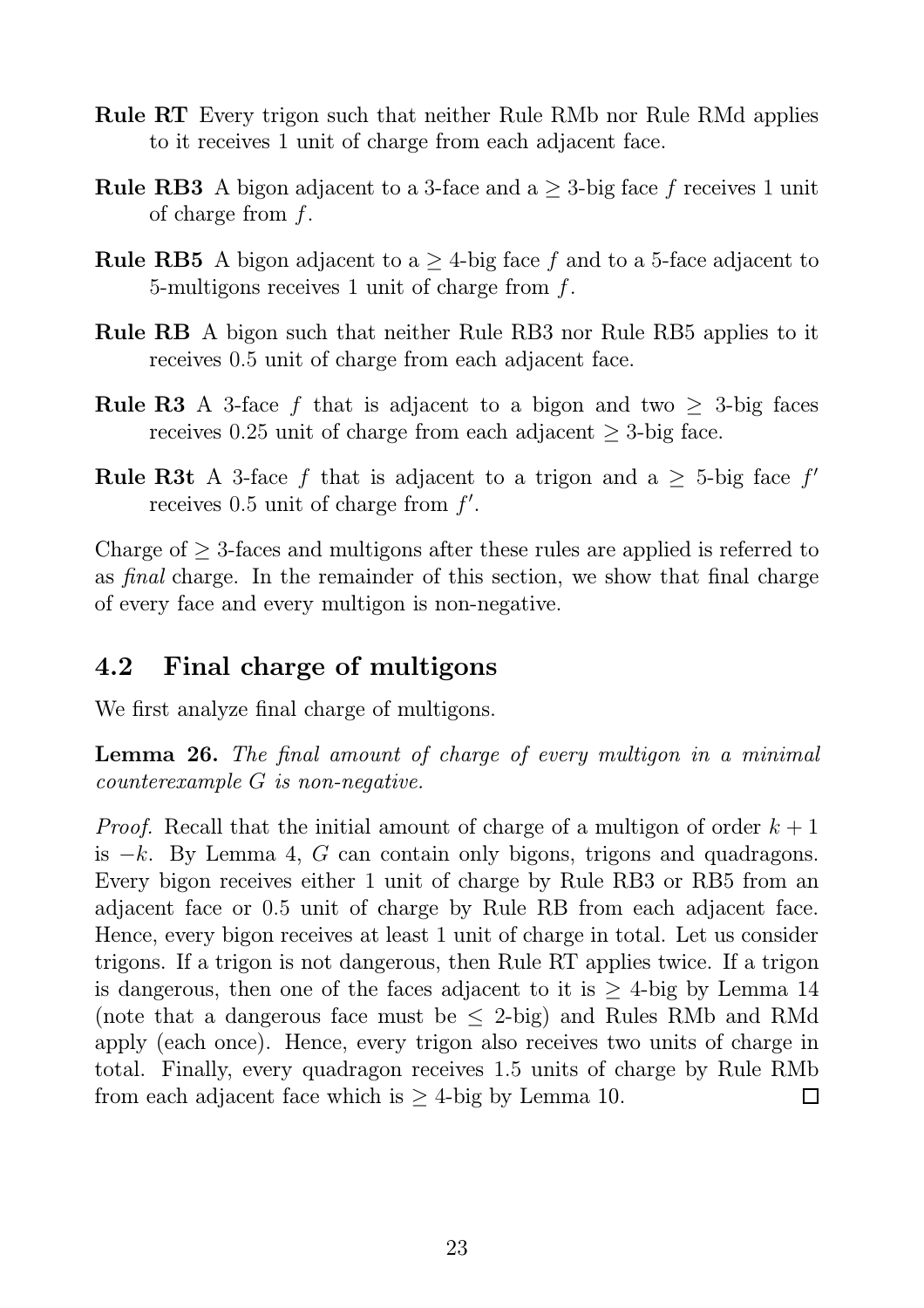#### 4.3 Final charge of 3-faces and 4-faces

In this subsection, we analyze final charge of 3-faces and 4-faces. Let us start with 3-faces.

Lemma 27. The final amount of charge of every 3-face f in a minimal counterexample G is non-negative.

Proof. Faces of a minimal counterexample send charge to adjacent multigons and 3-faces only. Hence, if f sends out any charge, it is  $\leq$  2-big. In particular, f can send out some charge by Rules RT and RB only. Consequently, if f is adjacent to no multigon, f sends out no charge and its final charge is non-negative.

If f is not adjacent to multigons of order three or more, then it is adjacent to at most two bigons by Lemma 13. If it is adjacent to two bigons, each of these bigons is adjacent to a  $\geq$  5-big face by Lemma 13, and thus Rule RB3 applies to it. Consequently, Rule RB does not apply to f. If f is adjacent to a single bigon and the other face adjacent to the bigon is  $>$  3-big, again, Rule RB3 applies and f sends out no charge. If the other face adjacent to the bigon is  $\leq 2$ -big, then f is adjacent to two  $\geq 3$ -faces by Lemma 15. In this case, f sends a half of unit of charge to the bigon by Rule RB and receives twice a quarter of unit of charge by Rule R3.

If f is adjacent to a trigon, then Lemma 12 yields that f is adjacent to no other multigon and the other two faces adjacent to f are  $>$  5-big. Hence, f sends to the trigon 1 unit of charge by Rule RT and receives 0.5 from each of the adjacent  $\geq$  5-big face by Rule R3t. The final charge is again non-negative.

Since f cannot be adjacent to a quadragon by Lemma 10, the proof is completed.  $\Box$ 

Let us analyze final charge of 4-faces.

Lemma 28. The final amount of charge of every 4-face f in a minimal counterexample G is non-negative.

*Proof.* If f is  $>$  3-big, only Rules RT, RB3, RB or R3 can apply and at most one of them applies. Hence, f sends out at most one unit of charge and its final charge is non-negative.

In the rest of the proof, we assume that  $f$  is  $\leq$  2-big which implies that only Rules RT and RB can apply. If f is adjacent to a trigon, then f is adjacent to no other multigon by Lemma 17. Hence, Rule RT applies once and no other rule can apply to f. Consequently, f sends out one unit of charge and its final charge is zero.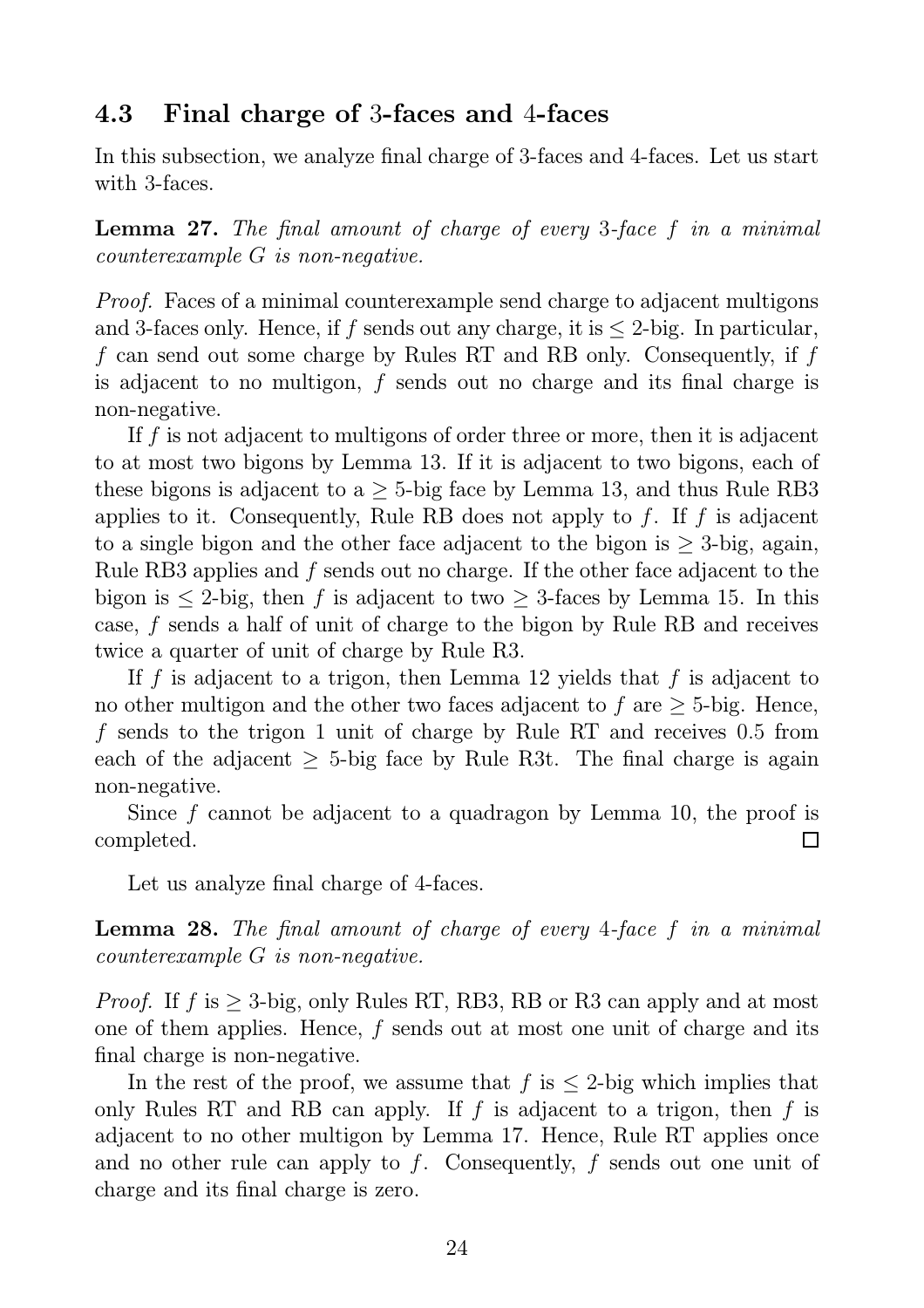If f is adjacent to no multigons of order three or more, then, by Lemma 18, f is adjacent to at most two bigons. Hence, Rule RB can apply at most twice to f and thus the final amount of charge of f is non-negative.  $\Box$ 

### 4.4 Final charge of  $\geq 5$ -faces

In this subsection, we analyze the amount of final charge of  $\geq$  5-faces. The case of 5-faces needs to be treated separately. So, we start with them.

Lemma 29. The final amount of charge of every 5-face f in a minimal counterexample G is non-negative.

*Proof.* If  $f$  is  $\geq 4$ -big, then at most one of the rule applies to f. Consequently, f sends out at most 1.5 units of charge and its final charge is positive.

If f is 3-big, then either at most two rules apply to f each once or the same rule applies to f twice. Since f cannot send out charge by Rules RMb, f sends out at most two units of charge in total and its final charge is nonnegative.

If f is  $\leq$  2-big, then only Rules RMd, RT and RB can apply to f. Since no two trigons are incident by Lemma 4, f is adjacent to at most two trigons. If f is adjacent to two trigons and no other multigons, Rule RT applies twice and the final charge of  $f$  is zero.

If  $f$  is adjacent to two trigons and one bigon, then at least one of the trigons is  $f$ -incident with the bigon. Observe that  $f$  is dangerous in this case. Hence, Rule RMd applies once (with respect to the trigon f-incident with the bigon), Rule RMd or RT applies once and Rule RB applies. We conclude that the final amount of charge of  $f$  is non-negative.

If f is adjacent to two trigons and two bigons, then both trigons are  $f$ adjacent to a bigon. Again, f is dangerous. Hence, Rule RMd applies twice and Rule RB also applies twice. Consequently, final charge of f is zero.

Finally, f cannot be adjacent to two trigons and three bigons by Lemma 19.

If f is adjacent to a single trigon and at most two bigons, it sends out at most two units of charge (Rule RT applies once, Rule RB at most twice). If f is adjacent to a single trigon and three bigons, then Rule RMd applies once (note that f is dangerous) and Rule RB three times. Again, f sends out at most two units of charge. Finally, f cannot be adjacent to a single trigon and four bigons by Lemma 19. In all these case, f sends out at most two units of charge and its final amount of charge is non-negative.

If f is adjacent to no trigon and at most four bigons, f sends out at most two units of charge in total by Rule RB. On the other hand, if  $f$  is adjacent to five bigons, Lemma 19 yields that Rule RB5 will apply to each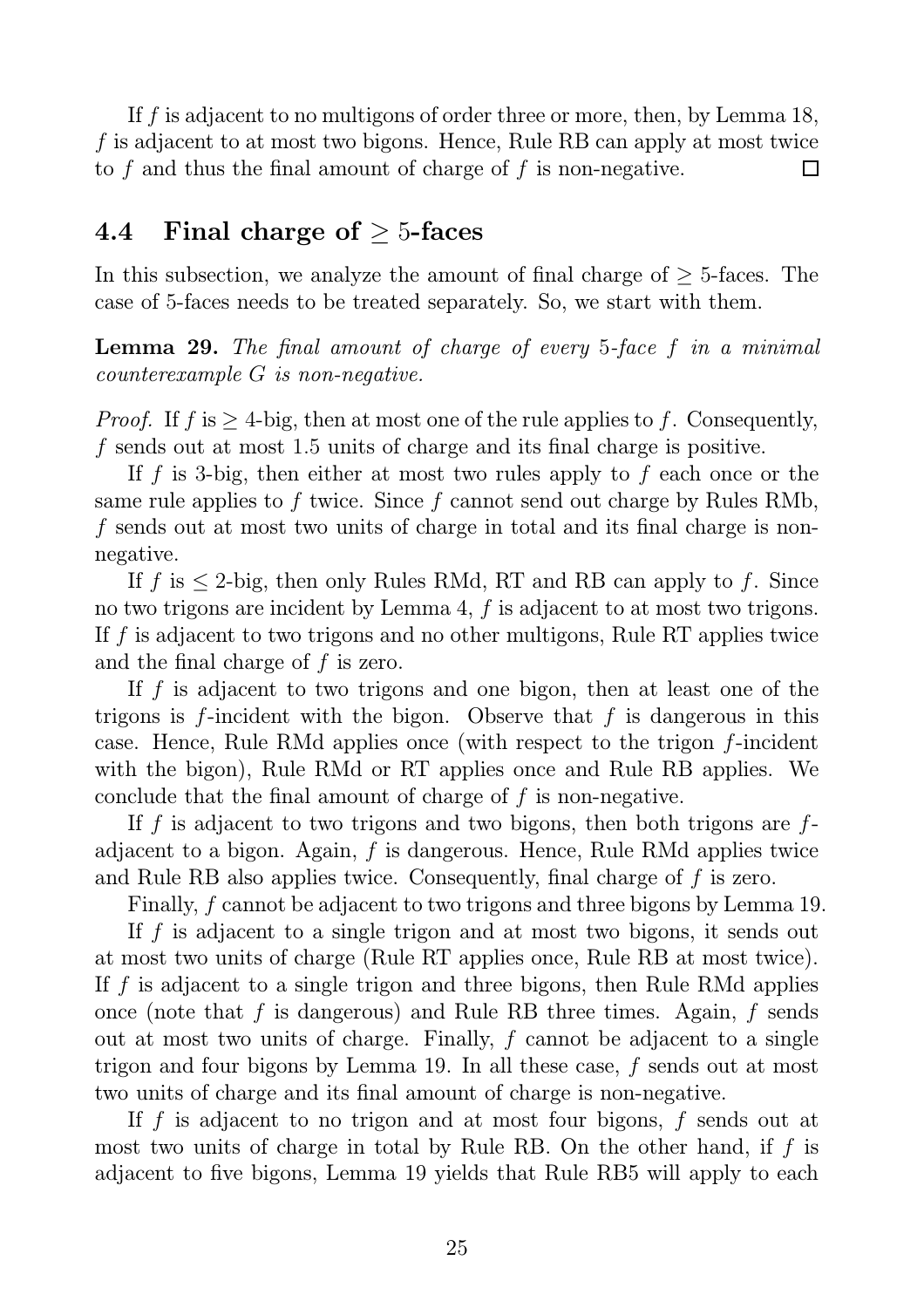of the adjacent bigons and f sends out no charge. Again, the final amount of charge of  $f$  is non-negative.  $\Box$ 

Before proving the final lemma (Lemma 32) of this section which deals with  $\geq$  6-faces, we have to state two auxiliary lemmas that will be useful in analyzing final charge of 4-big and 5-big faces. The next two lemmas use the same notation which we will later use in the proof of Lemma 32.

**Lemma 30.** Let G be a minimal counterexample and f an  $\ell$ -face,  $\ell \geq 6$ . Let  $v_1, \ldots, v_\ell$  be the vertices incident with the face f in the cyclic order around f, and let  $f_1, \ldots, f_\ell$  be the face or the multigon adjacent to f through the edge  $v_i v_{i+1}$  (indices taken modulo  $\ell$ ). Finally, let  $s_i$  be the amount of charge sent by f to  $f_i$ ,  $i = 1, \ldots, \ell$ . It holds that

$$
s_i + s_{i+1} \le 2 \tag{1}
$$

for every  $i = 1, \ldots, \ell$  (indices again taken modulo  $\ell$ ).

*Proof.* Let w be the vertex shared by  $f_i$  and  $f_{i+1}$ . Assume that  $s_i + s_{i+1} > 2$ . Since the charge sent out by  $f$  following the discharging rules can only be equal to 0, 0.25, 0.5, 1 and 1.5, it follows that  $s_i$  or  $s_{i+1}$  is equal to 1.5. By symmetry, assume that  $s_i = 1.5$ . Consequently, Rule RMb applies to  $f_i$  and  $f_i$  is either a trigon or a quadragon. By Lemma 4,  $f_{i+1}$  cannot be a trigon or a quadragon. Consequently,  $s_{i+1} = 1$  and one of Rules RB3 or RB5 must apply. Since G is 6-regular, Rule RB5 cannot apply. Consequently,  $f_{i+1}$  is a bigon adjacent to a 3-face and  $f_i$  is a trigon.

The trigon  $f_i$  cannot be adjacent to a dangerous 5-face  $f'$  and  $f'$ -incident with a bigon by Lemma 16. On the other, the trigon  $f_i$  cannot be adjacent to a dangerous 7-face  $f'$  and  $f'$ -incident with two bigons since  $G$  is 6-regular. Hence, Rule RMb cannot apply. The inequality (1) now follows. П

**Lemma 31.** Let G be a minimal counterexample and  $f$   $a \geq 3$ -big  $\ell$ -face,  $\ell \geq 6$ . Let  $v_1, \ldots, v_\ell$  be the vertices incident with the face f in the cyclic order around f, and let  $f_1, \ldots, f_\ell$  be the face or the multigon adjacent to f through the edge  $v_i v_{i+1}$  (indices taken modulo  $\ell$ ). Finally, let  $s_i$  be the amount of charge sent by f to  $f_i$ ,  $i = 1, \ldots, \ell$ . It holds that

$$
s_i + s_{i+1} + s_{i+2} \le 3.5 \tag{2}
$$

for every  $i = 1, \ldots, \ell$  (indices again taken modulo  $\ell$ ) and the equality can hold if and only if  $s_i = s_{i+2} = 1.5$ ,  $s_{i+1} = 0.5$  and  $f_{i+1}$  is a bigon.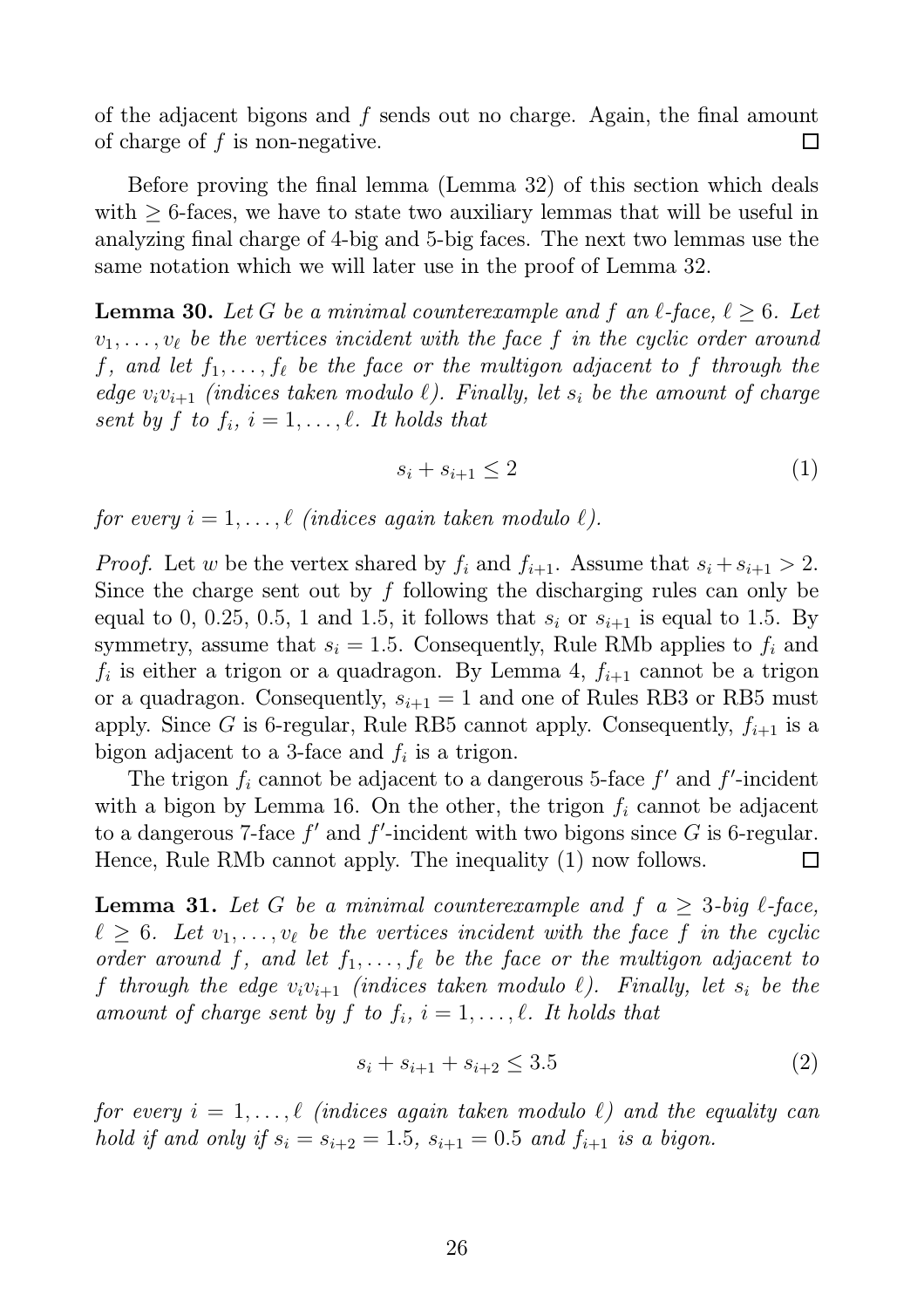*Proof.* The values of  $s_i$ ,  $s_{i+1}$  and  $s_{i+2}$  are among 0, 0.25, 0.5, 1 and 1.5. Hence,  $s_i + s_{i+1} + s_{i+2} \leq 3 + s_{i+1}$ . On the other hand, Lemma 30 yields that  $s_i + s_{i+1} + s_{i+2} \leq 4 - s_{i+1}$ . We conclude that (2) holds and the equality is attained only if  $s_i = s_{i+2} = 1.5$  and  $s_{i+1} = 0.5$ .

Assume that  $s_i = s_{i+2} = 1.5$  and  $s_{i+1} = 0.5$ . Observe that  $f_i$  and  $f_{i+2}$  are multigons of order three or four. Let  $w$  and  $w'$  be the vertices shared by  $f_i$ and  $f_{i+1}$  and  $f_{i+1}$  and  $f_{i+2}$ , respectively. If  $f_{i+1}$  is not a bigon and  $s_{i+1} = 0.5$ , then Rule R3t must apply. Hence,  $f_{i+1}$  is a 3-face adjacent to a trigon. Since both  $f_i$  and  $f_{i+2}$  are multigons of order three or more, this is impossible by Lemma 4. The lemma now follows. П

We now analyze the amount of final charge of  $> 6$ -faces.

**Lemma 32.** In a minimal counterexample, the amount of final charge of every  $\geq 6$ -faces f is non-negative.

*Proof.* Let  $\ell$  be the size of f. Assume first that f is  $\leq 2$ -big. Hence, only Rules RMd, RT and RB can apply to f. If f is adjacent to no trigon, then f sends out at most  $\ell/2$  units of charge. Since the initial amount of charge of f is  $\ell - 3 \ge \ell/2$  (recall  $\ell \ge 6$ ), the final charge of f is non-negative. If f is adjacent to a trigon, f is adjacent to at most  $\ell-1$  multigons by Lemma 11. Moreover, Lemma 4 implies that no two trigons are incident. Hence, Rule RT applies at most  $\lvert \ell/2 \rvert$  times and Rules RMd, RT and RB together apply at most  $\ell - 1$  times. Consequently, f sends out at most

$$
\frac{1}{2}\left(\ell-1+\left\lfloor\frac{\ell}{2}\right\rfloor\right) \tag{3}
$$

units of charge. The value of (3) is at most  $\ell - 3$  unless  $\ell \in \{6, 7, 8\}$ . By considering the number of bigons and trigons adjacent to  $f$ , we derive that  $f$ sends out at most the amount of its initial charge unless one of the following cases applies (recall that one of the edges incident to f is not in a multigon and no two trigons can share a vertex):

- 1. The face f is a 6-face and f is adjacent to two trigons and three bigons. This case is excluded by Lemma 21.
- 2. The face f is a 6-face and f is adjacent to three trigons and at least one bigon. This case is excluded by Lemma 20.
- 3. The face f is a 7-face and f is adjacent to three trigons and three bigons. In this case,  $f$  is dangerous and at least one of the trigons is f-incident with two bigons. Hence, Rule RB applies three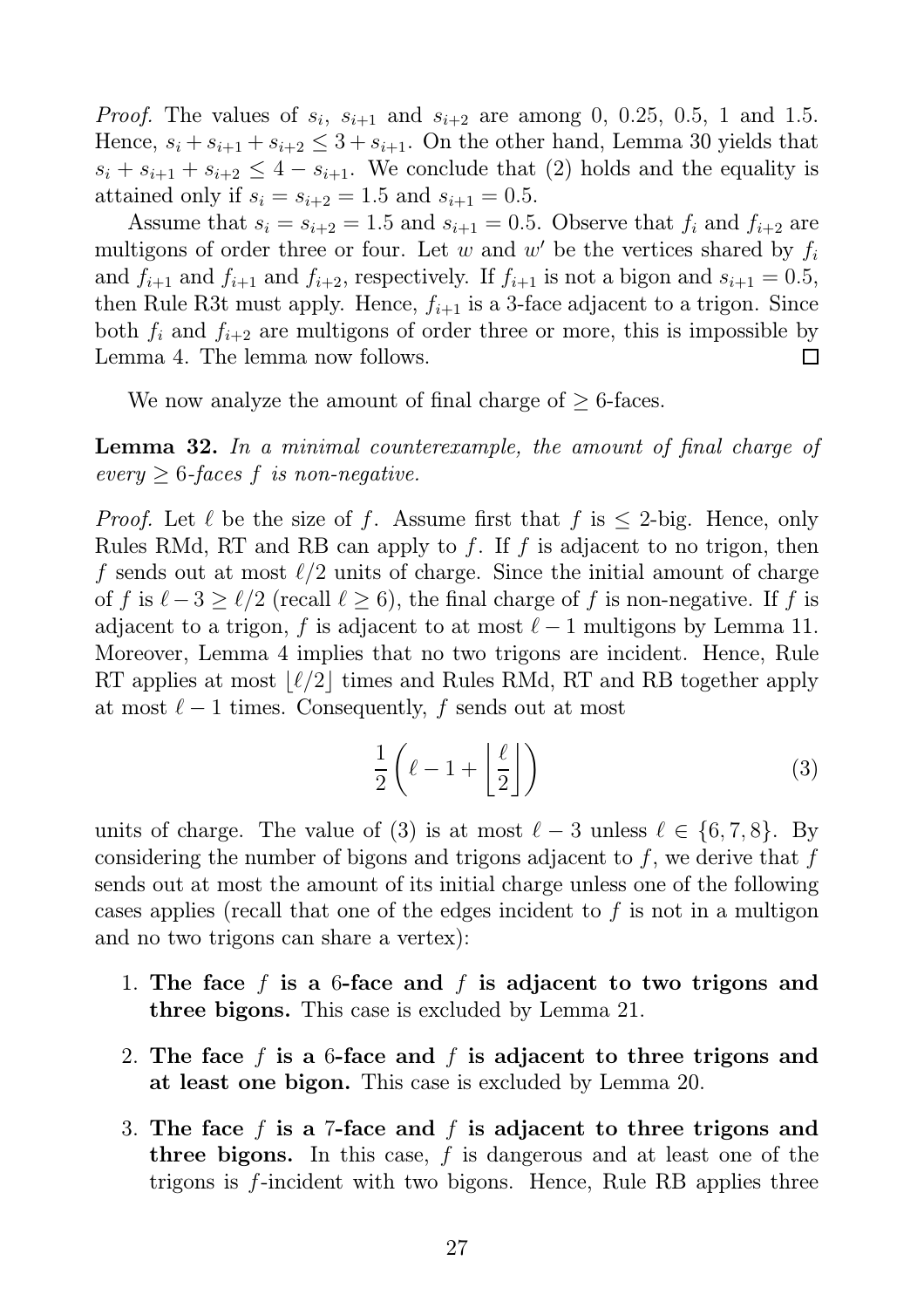times and either Rule RMd applies twice and Rule RT once or Rule RMd applies once and Rule RT twice. In both cases, the face f sends out at most four units of charge and its final charge is non-negative.

#### 4. The face f is a 8-face and f is adjacent to four trigons and three bigons. This case is excluded by Lemma 23.

Adopt now the notation from the statements of Lemmas 30 and 31. If f is 3-big, then Rule RMb never applies. Hence, it holds  $s_i \leq 1$  for every  $i = 1, \ldots, \ell$ . Since f is 3-big, f sends no charge to at least three of  $f_1, \ldots, f_\ell$ , and thus f sends out at most  $\ell - 3$  units of charge.

Let us assume that f is k-big. Further, let  $i_1, \ldots, i_k$  be the indices i such that  $f_i$  is a  $\geq$  4-face and set  $I_j = \{i_j + 1, \ldots, i_{j+1} - 1\}$  (indices modulo  $\ell$ and k where appropriate). If  $i_j + 1 = i_{j+1}$ , then  $I_j = \emptyset$ . We now prove the following claim:

Claim 1. It holds that

$$
\sum_{i \in I_j} s_i \le |I_j| + 0.50 \tag{4}
$$

for every  $j = 1, \ldots, k$ . Moreover, if  $k = 4$  or  $k = 5$ , then it holds that

$$
\sum_{i \in I_j} s_i \le |I_j| + 0.25 \tag{5}
$$

for every  $j = 1, \ldots, k$ .

If  $|I_j|=1$ , the estimate (4) follows from the fact that no face or multigon receives more than 1.5 units of charge from f. If  $|I_j| \geq 2$ , the estimate (4) directly follows from Lemmas 30 and 31. Lemmas 30 and 31 also yield that the equality in (4) holds only if  $|I_j|$  is odd,  $s_{i_j+1} = s_{i_j+3} = \cdots = s_{i_{j+1}-1} = 1.5$ and  $s_{i_j+2} = s_{i_j+4} = \cdots = s_{i_{j+1}-2} = 0.5$ .

We now establish the inequality (5). If  $|I_j|=1$ , then Rule RMb applies to  $f_{i+1}$  and the face f is adjacent to at least four  $\geq 4$ -faces distinct from  $f_{i_j}$  and  $f_{i_{j+1}}$  by Lemma 24. This implies that  $f$  is  $\geq 6$ -big, i.e.,  $k \geq 6$  which contradicts the assumptions.

Assume that  $|I_j| \geq 3$ . Since  $s_{i_j+1} + s_{i_j+2} + s_{i_j+3} = 3.5$ ,  $f_{i_j+2}$  is a bigon by Lemma 31. Lemma 25 applied to  $f_{i_j+1}$  and the bigon  $f_{i_j+2}$  now implies that the face f is adjacent to at least five  $\geq$  4-faces besides  $f_{i_j}$  which again implies that  $k \geq 6$ . The proof of the claim is now finished.

By Claim 1, if f is 4-big or 5-big, then the sum  $s_1 + \ldots + s_\ell$  is at most  $|I_1| + \ldots + |I_k| + k/4 = \ell - 3k/4$ . In particular, the charge sent out by the face f is at most  $\ell - 3k/4 \leq \ell - 3$  and the final charge of f is non-negative. If f is  $\geq 6$ -big, then Claim 1 yields that the sum  $s_1 + \ldots + s_\ell$  is at most